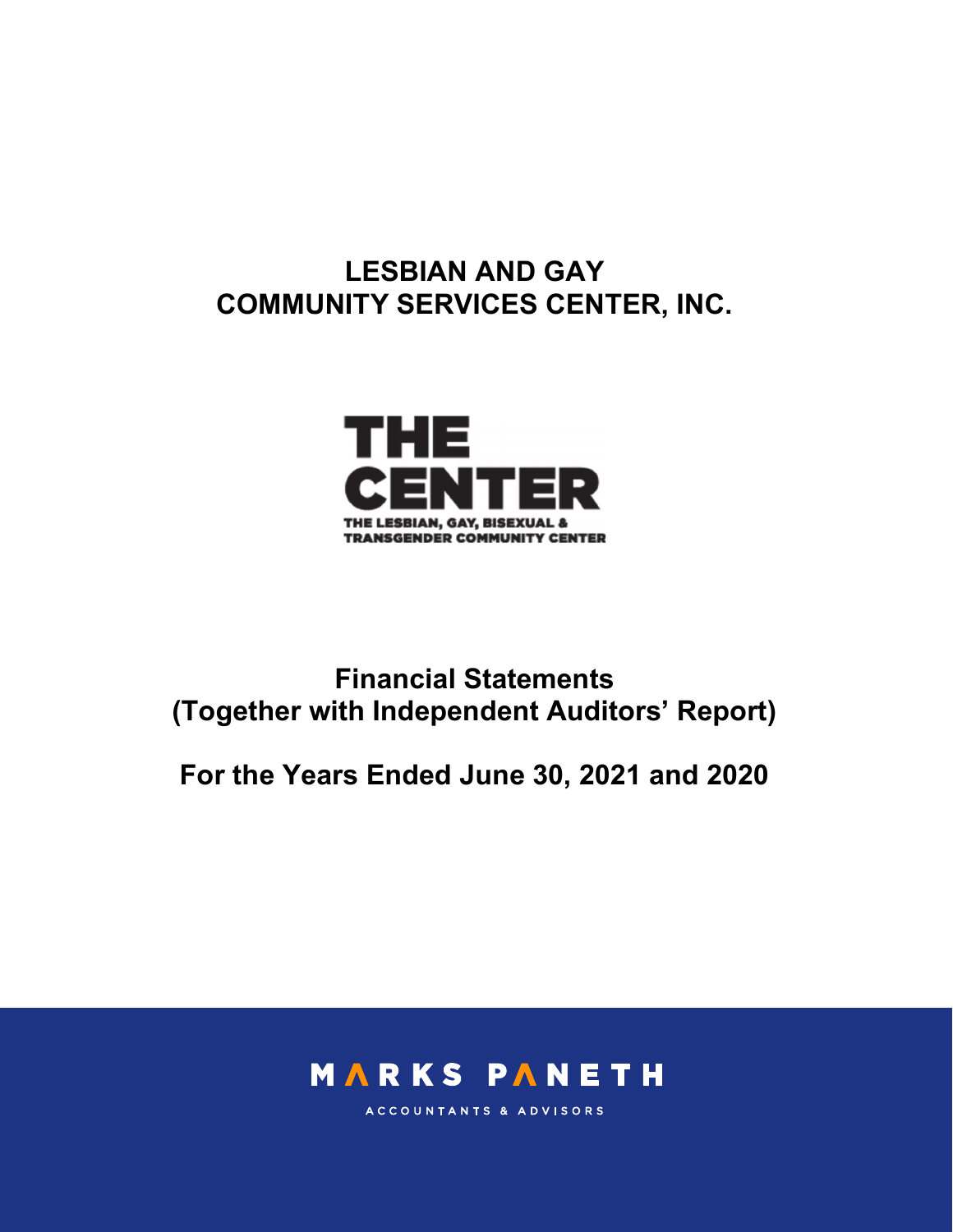# LESBIAN AND GAY COMMUNITY SERVICES CENTER, INC.

# **FINANCIAL STATEMENTS** (Together with Independent Auditors' Report)

# FOR THE YEARS ENDED JUNE 30, 2021 AND 2020

# **CONTENTS**

# Page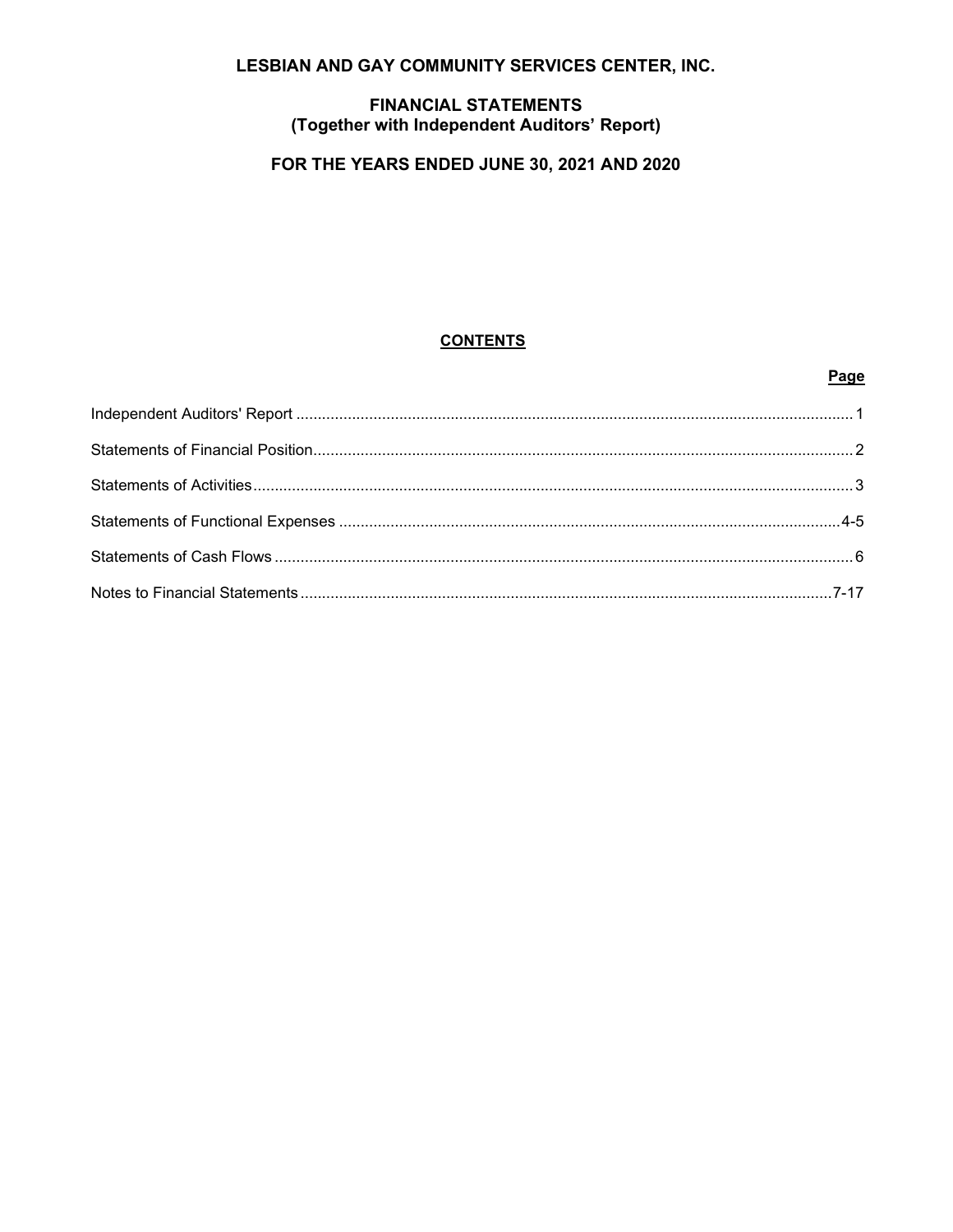# INDEPENDENT AUDITORS' REPORT

The Board of Directors of Lesbian and Gay Community Services Center, Inc.

#### Report on the Financial Statements

We have audited the accompanying financial statements of Lesbian and Gay Community Services Center, Inc. (the "Center"), which comprise the statements of financial position as of June 30, 2021 and 2020, and the related statements of activities, functional expenses and cash flows for the years then ended, and the related notes to the financial statements.

# Management's Responsibility for the Financial Statements

Management is responsible for the preparation and fair presentation of these financial statements in accordance with accounting principles generally accepted in the United States of America; this includes the design, implementation, and maintenance of internal control relevant to the preparation and fair presentation of financial statements that are free from material misstatement, whether due to fraud or error.

# Auditors' Responsibility

Our responsibility is to express an opinion on these financial statements based on our audits. We conducted our audits in accordance with auditing standards generally accepted in the United States of America. Those standards require that we plan and perform the audit to obtain reasonable assurance about whether the financial statements are free from material misstatement.

An audit involves performing procedures to obtain evidence about the amounts and disclosures in the financial statements. The procedures selected depend on the auditor's judgment, including the assessment of the risks of material misstatement of the financial statements, whether due to fraud or error. In making those risk assessments, the auditor considers internal control relevant to the entity's preparation and fair presentation of the financial statements in order to design audit procedures that are appropriate in the circumstances, but not for the purpose of expressing an opinion on the effectiveness of the entity's internal control. Accordingly, we express no such opinion. An audit also includes evaluating the appropriateness of accounting principles used and the reasonableness of significant accounting estimates made by management, as well as evaluating the overall presentation of the financial statements.

We believe that the audit evidence we have obtained is sufficient and appropriate to provide a basis for our audit opinion.

#### **Opinion**

In our opinion, the financial statements referred to above present fairly, in all material respects, the financial position of the Center as of June 30, 2021 and 2020, and the changes in its net assets and its cash flows for the years then ended in accordance with accounting principles generally accepted in the United States of America.

Marks Paneth LLP

New York, NY November 3, 2021

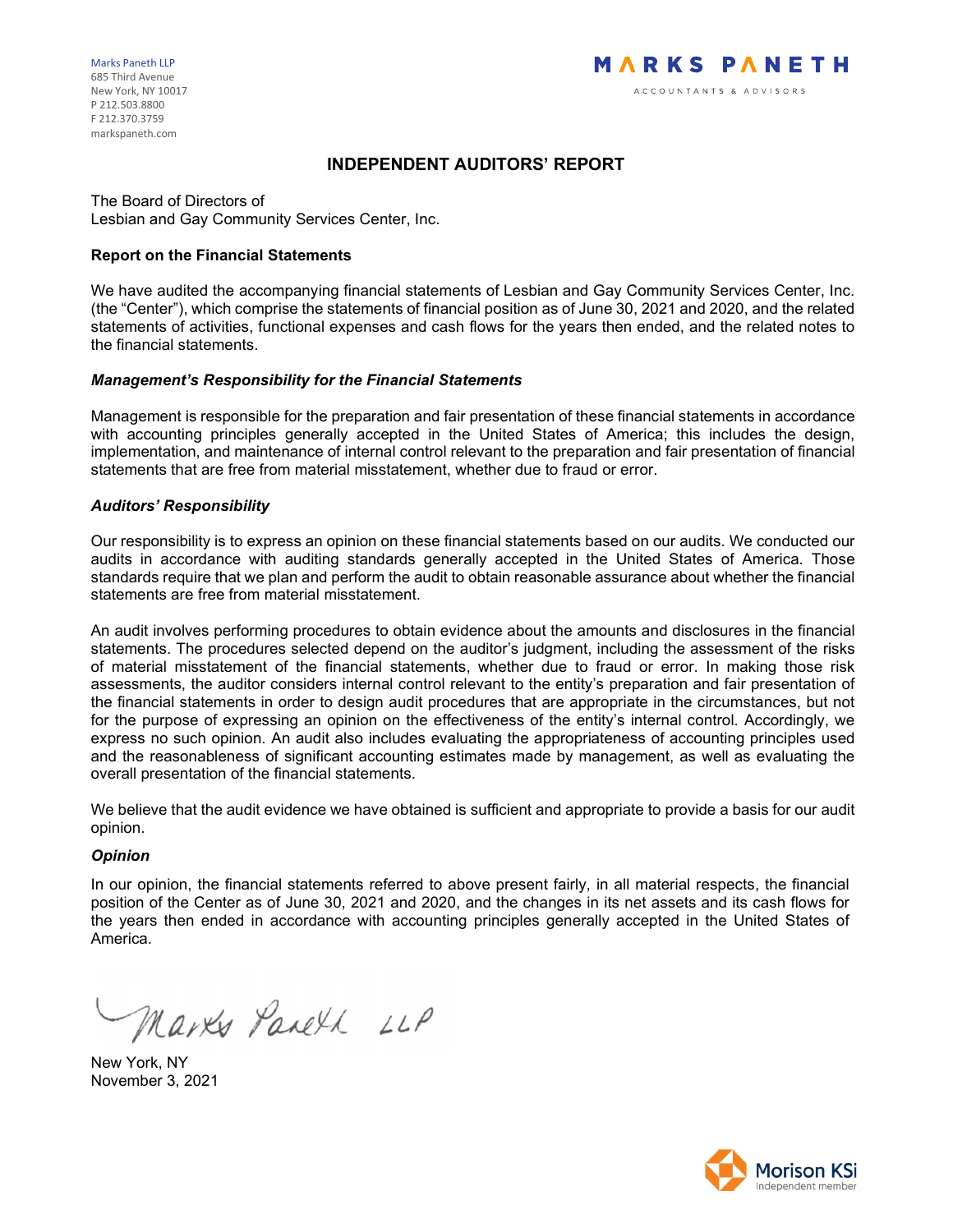#### LESBIAN AND GAY COMMUNITY SERVICES CENTER, INC. STATEMENTS OF FINANCIAL POSITION AS OF JUNE 30, 2021 AND 2020

|                                                                     |    | 2021       |    | 2020       |
|---------------------------------------------------------------------|----|------------|----|------------|
| <b>ASSETS</b>                                                       |    |            |    |            |
| Cash and cash equivalents (Notes 2C and 13)                         | \$ | 7,456,847  | \$ | 3,376,250  |
| Investments (Notes 2N, 2O, 4 and 5)                                 |    | 5,414,533  |    | 4,518,105  |
| Government grants receivable, net (Note 2H)                         |    | 2,667,560  |    | 2,131,816  |
| Contributions receivable, net (Notes 2F and 6)                      |    | 2,045,936  |    | 1,361,320  |
| Other receivables, net (Note 2F)                                    |    | 197,189    |    | 29,222     |
| Prepaid expenses and other assets                                   |    | 563,245    |    | 528,361    |
| Amounts held for other agencies (Note 2D)                           |    | 9,617      |    | 55,191     |
| Property and equipment, net (Notes 2E and 7)                        |    | 15,286,278 |    | 16,140,088 |
| Beneficial interest in charitable remainder trust (Notes 2I and 10) |    | 1,153,727  |    | 1,029,404  |
| <b>TOTAL ASSETS</b>                                                 | S  | 34,794,932 | S  | 29,169,757 |
| <b>LIABILITIES</b>                                                  |    |            |    |            |
| Accounts payable and accrued expenses                               | \$ | 1,224,767  | \$ | 886,628    |
| Deferred revenue (Note 2J)                                          |    | 285,128    |    | 170,076    |
| Amounts held for other agencies (Note 2D)                           |    | 9,617      |    | 55,191     |
| Mortgage payable (Note 8)                                           |    | 1,789,201  |    | 1,868,725  |
| Paycheck Protection Program ("PPP") loan (Note 12E)                 |    | 1,596,969  |    | 1,596,969  |
| <b>TOTAL LIABILITIES</b>                                            |    | 4,905,682  |    | 4,577,589  |
| <b>COMMITMENTS AND CONTINGENCIES (Note 12)</b>                      |    |            |    |            |
| <b>NET ASSETS (Note 2B)</b>                                         |    |            |    |            |
| Without donor restrictions:                                         |    |            |    |            |
| Operations                                                          |    | 5,508,358  |    | 1,041,601  |
| Board-designated (Note 2B)                                          |    | 4,894,964  |    | 3,998,440  |
| Net investment in property and equipment                            |    | 15,286,278 |    | 16,140,088 |
| Total without donor restrictions                                    |    | 25,689,600 |    | 21,180,129 |
| With donor restrictions (Note 10)                                   |    | 4,199,650  |    | 3,412,039  |
| <b>TOTAL NET ASSETS</b>                                             |    | 29,889,250 |    | 24,592,168 |
| <b>TOTAL LIABILITIES AND NET ASSETS</b>                             | \$ | 34,794,932 | \$ | 29,169,757 |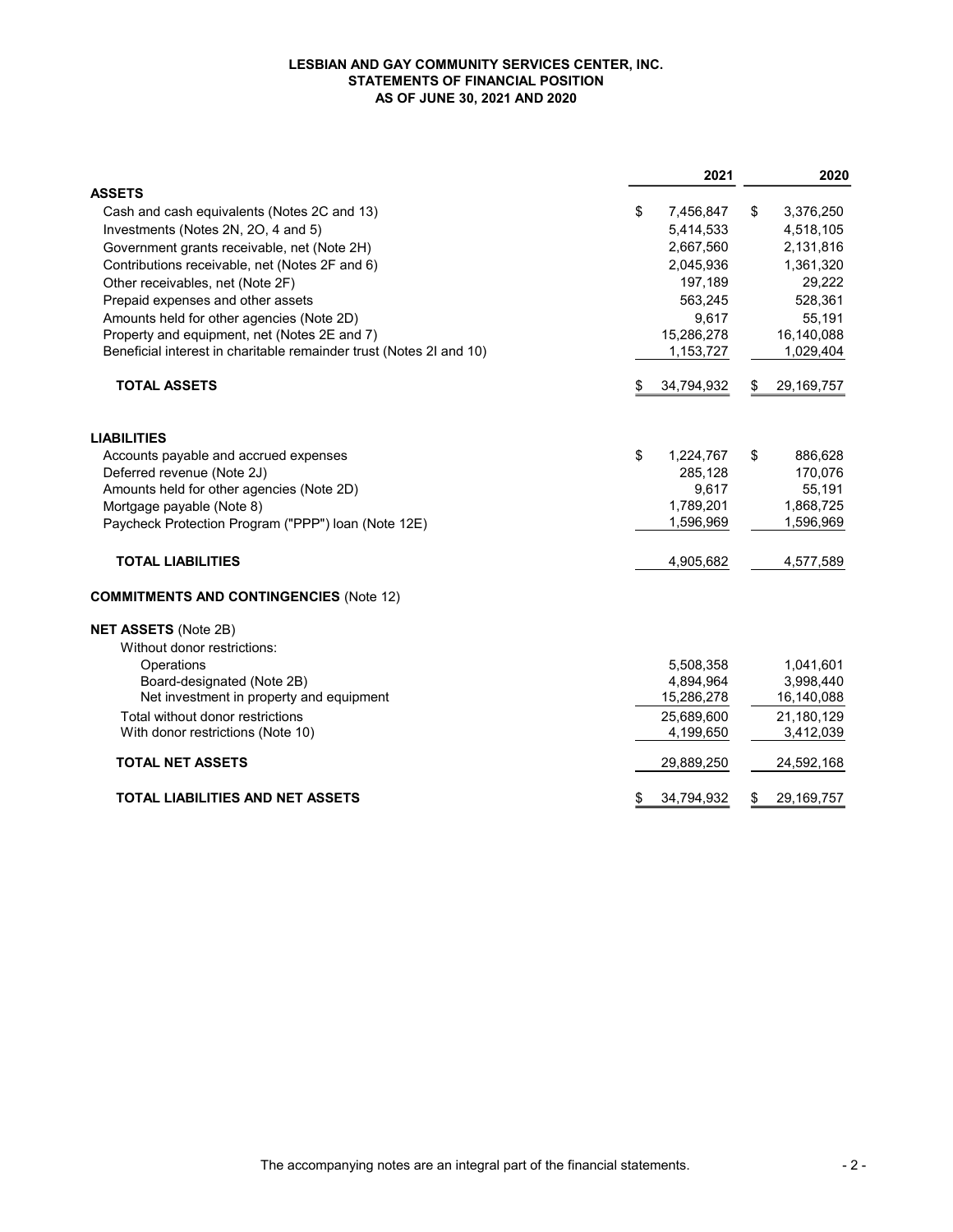# LESBIAN AND GAY COMMUNITY SERVICES CENTER, INC. STATEMENTS OF ACTIVITIES FOR THE YEARS ENDED JUNE 30, 2021 AND 2020

|                                                         |                                             | For the Year Ended June 30, 2021         |                      | For the Year Ended June 30, 2020            |                                          |                                        |  |  |  |
|---------------------------------------------------------|---------------------------------------------|------------------------------------------|----------------------|---------------------------------------------|------------------------------------------|----------------------------------------|--|--|--|
|                                                         | <b>Without Donor</b><br><b>Restrictions</b> | <b>With Donor</b><br><b>Restrictions</b> | <b>Total</b><br>2021 | <b>Without Donor</b><br><b>Restrictions</b> | <b>With Donor</b><br><b>Restrictions</b> | <b>Total</b><br>2020                   |  |  |  |
| <b>OPERATING ACTIVITIES:</b>                            |                                             |                                          |                      |                                             |                                          |                                        |  |  |  |
| <b>PUBLIC SUPPORT AND REVENUE:</b>                      |                                             |                                          |                      |                                             |                                          |                                        |  |  |  |
| Special events revenue (net of direct expenses          |                                             |                                          |                      |                                             |                                          |                                        |  |  |  |
| of \$49 and \$170,250, respectively)                    | \$<br>1,588,411                             | $\sqrt[6]{2}$                            | \$<br>1,588,411      | $\frac{1}{2}$<br>3,285,569                  | $\frac{1}{2}$<br>$\blacksquare$          | $\boldsymbol{\mathsf{s}}$<br>3,285,569 |  |  |  |
| Government grants (Note 2H)                             | 4,810,827                                   |                                          | 4,810,827            | 4,432,705                                   |                                          | 4,432,705                              |  |  |  |
| Contributions (Note 2F)                                 | 1,972,292                                   | 2,418,649                                | 4,390,941            | 1,581,705                                   | 1,990,819                                | 3,572,524                              |  |  |  |
| Donated services (Notes 2K and 9)                       | 724,460                                     |                                          | 724,460              | 1,795,149                                   |                                          | 1,795,149                              |  |  |  |
| Legacies and bequests (Notes 2G and 10)                 | 397,460                                     |                                          | 397,460              | 1,568,472                                   | 1,029,404                                | 2,597,876                              |  |  |  |
| Program revenue                                         | 150,040                                     |                                          | 150,040              | 177,978                                     |                                          | 177,978                                |  |  |  |
| Medicaid revenue                                        | 1,162,521                                   |                                          | 1,162,521            | 844,493                                     |                                          | 844,493                                |  |  |  |
| Space usage fees                                        | 3,238                                       |                                          | 3,238                | 392,074                                     |                                          | 392,074                                |  |  |  |
| Other revenue (Note 4)                                  | 132,722                                     |                                          | 132,722              | 205,327                                     |                                          | 205,327                                |  |  |  |
| Net assets released from restrictions (Notes 2B and 10) | 1,631,038                                   | (1,631,038)                              |                      | 2,474,921                                   | (2,474,921)                              |                                        |  |  |  |
| TOTAL PUBLIC SUPPORT AND REVENUE                        | 12,573,009                                  | 787,611                                  | 13,360,620           | 16,758,393                                  | 545,302                                  | 17,303,695                             |  |  |  |
| <b>EXPENSES</b> (Note 2M):                              |                                             |                                          |                      |                                             |                                          |                                        |  |  |  |
| Program services:                                       |                                             |                                          |                      |                                             |                                          |                                        |  |  |  |
| Youth programs                                          | 2,054,528                                   |                                          | 2,054,528            | 2,620,084                                   |                                          | 2,620,084                              |  |  |  |
| Adult programs                                          | 6,420,054                                   |                                          | 6,420,054            | 7,742,430                                   |                                          | 7,742,430                              |  |  |  |
| Arts and culture                                        | 1,481,902                                   |                                          | 1,481,902            | 1,748,263                                   |                                          | 1,748,263                              |  |  |  |
| Total program services                                  | 9,956,484                                   |                                          | 9,956,484            | 12,110,777                                  |                                          | 12,110,777                             |  |  |  |
| Supporting services:                                    |                                             |                                          |                      |                                             |                                          |                                        |  |  |  |
| Management and general                                  | 1,131,881                                   |                                          | 1,131,881            | 2,160,023                                   |                                          | 2,160,023                              |  |  |  |
| Fundraising                                             | 2,225,694                                   |                                          | 2,225,694            | 2,398,168                                   |                                          | 2,398,168                              |  |  |  |
| Total supporting services                               | 3,357,575                                   |                                          | 3,357,575            | 4,558,191                                   |                                          | 4,558,191                              |  |  |  |
| <b>TOTAL EXPENSES</b>                                   | 13,314,059                                  |                                          | 13,314,059           | 16,668,968                                  |                                          | 16,668,968                             |  |  |  |
| <b>CHANGE IN NET ASSETS FROM OPERATIONS</b>             | (741,050)                                   | 787,611                                  | 46,561               | 89,425                                      | 545,302                                  | 634,727                                |  |  |  |
| <b>NONOPERATING ACTIVITES:</b>                          |                                             |                                          |                      |                                             |                                          |                                        |  |  |  |
| PPP loan forgiveness (Note 12E)                         | 1,596,969                                   |                                          | 1,596,969            |                                             |                                          |                                        |  |  |  |
| Other income (Note 2F)                                  | 3,653,552                                   |                                          | 3,653,552            |                                             |                                          |                                        |  |  |  |
| TOTAL NONOPERATING ACTIVITIES                           | 5,250,521                                   |                                          | 5,250,521            |                                             |                                          |                                        |  |  |  |
| <b>CHANGE IN NET ASSETS</b>                             | 4,509,471                                   | 787,611                                  | 5,297,082            | 89,425                                      | 545,302                                  | 634,727                                |  |  |  |
| Net assets - beginning of year                          | 21,180,129                                  | 3,412,039                                | 24,592,168           | 21,090,704                                  | 2,866,737                                | 23,957,441                             |  |  |  |
| <b>NET ASSETS - END OF YEAR</b>                         | 25,689,600                                  | 4,199,650                                | 29,889,250           | 21,180,129                                  | 3,412,039                                | 24,592,168                             |  |  |  |

The accompanying notes are an integral part of the financial statements. The statements of the statements of the statements of the statements of the statements of the statements of the statements of the statements of the s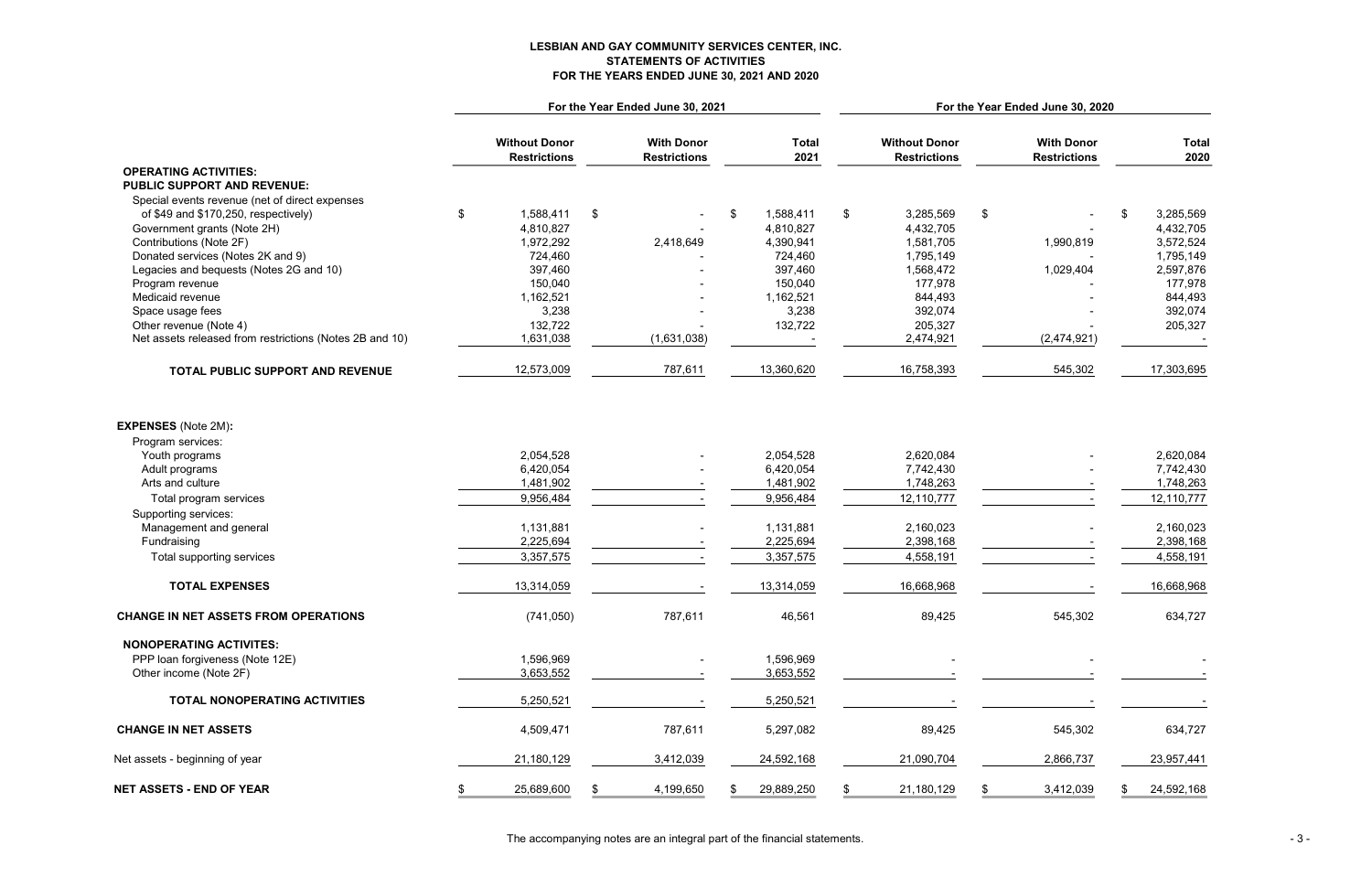#### LESBIAN AND GAY COMMUNITY SERVICES CENTER, INC. STATEMENT OF FUNCTIONAL EXPENSES FOR THE YEAR ENDED JUNE 30, 2021<br>progrative Totals for the Year Ended, June 30, 2020) (With Comparative Totals for the Year Ended June 30, 2020)

|                                               |                 |                         |                 |    | (With Comparative Totals for the Year Ended June 30, 2020) |                            |                 |    |                   |                    |                   |     |              |              |
|-----------------------------------------------|-----------------|-------------------------|-----------------|----|------------------------------------------------------------|----------------------------|-----------------|----|-------------------|--------------------|-------------------|-----|--------------|--------------|
|                                               |                 | <b>Program Services</b> |                 |    |                                                            | <b>Supporting Services</b> |                 |    |                   |                    |                   |     |              |              |
|                                               |                 |                         |                 |    |                                                            |                            | <b>Total</b>    |    | <b>Management</b> |                    | <b>Total</b>      |     |              |              |
|                                               | Youth           |                         | <b>Adult</b>    |    | Arts and                                                   |                            | Program         |    | and               |                    | <b>Supporting</b> |     | <b>Total</b> | <b>Total</b> |
|                                               | <b>Programs</b> |                         | <b>Programs</b> |    | <b>Culture</b>                                             |                            | <b>Services</b> |    | General           | <b>Fundraising</b> | <b>Services</b>   |     | 2021         | 2020         |
| Salaries                                      | 973,738<br>\$   | -\$                     | 4,361,916       | \$ | 781,281                                                    | £.                         | 6,116,935       | \$ | 452,481           | 859,223            | ,311,704<br>\$.   | -SS | 7,428,639    | 7,902,858    |
| Payroll taxes and employee benefits (Note 11) | 220,170         |                         | 1,006,974       |    | 178,305                                                    |                            | 1,405,449       |    | 22,411            | 180,878            | 203,289           |     | 1,608,738    | 1,861,676    |
| Total salaries and related costs              | 1,193,908       |                         | 5,368,890       |    | 959,586                                                    |                            | 7,522,384       |    | 474,892           | 1,040,101          | 1,514,993         |     | 9,037,377    | 9,764,534    |
| Professional fees (Notes 2K and 9)            | 197,585         |                         | 412,006         |    | 272,112                                                    |                            | 881,703         |    | 267,060           | 738,019            | 1,005,079         |     | 1,886,782    | 3,807,665    |
| Occupancy                                     | 14,529          |                         | 71,457          |    | 54,494                                                     |                            | 140,480         |    | 9,665             | 8,448              | 18,113            |     | 158,593      | 209,243      |
| Building and office supplies                  | 26,357          |                         | 28,786          |    | 19,822                                                     |                            | 74,965          |    | 113,253           | 184,678            | 297,931           |     | 372,896      | 426,031      |
| Printing, publication and postage             | 5,709           |                         | 4,652           |    | 1,048                                                      |                            | 11,409          |    | 6,119             | 64,134             | 70,253            |     | 81,662       | 106,573      |
| Advertising and marketing (Note 2L)           |                 |                         | 37,335          |    | 12,157                                                     |                            | 49,492          |    | 6,943             | 164                | 7,107             |     | 56,599       | 57,420       |
| Training and conferences                      | 1,512           |                         | 20,656          |    | 396                                                        |                            | 22,564          |    | 16,800            | 10,869             | 27,669            |     | 50,233       | 401,200      |
| Food and refreshments                         |                 |                         | 209             |    |                                                            |                            | 209             |    | 1,423             |                    | 1,423             |     | 1,632        | 127,868      |
| Equipment and space rental (Note 12B)         | 888             |                         | 12,687          |    | 21,598                                                     |                            | 35,173          |    | 2,467             | (17, 228)          | (14, 761)         |     | 20,412       | 121,229      |
| Insurance                                     | 9,825           |                         | 73,103          |    | 9,235                                                      |                            | 92,163          |    | 7,164             | 3,902              | 11,066            |     | 103,229      | 75,944       |
| Repairs and maintenance                       | 9,226           |                         | 88,262          |    | 7,723                                                      |                            | 105,211         |    | 18,557            | 3,801              | 22,358            |     | 127,569      | 217,902      |
| Interest (Note 8)                             | 16,995          |                         | 9,130           |    | 1,348                                                      |                            | 27,473          |    | 48,020            | 2,439              | 50,459            |     | 77,932       | 78,889       |
| Depreciation (Notes 2E and 7)                 | 475,573         |                         | 255,482         |    | 37,735                                                     |                            | 768,790         |    | 23,823            | 68,261             | 92,084            |     | 860,874      | 906,949      |
| Bad debt                                      |                 |                         |                 |    |                                                            |                            |                 |    | 126,979           | 80,338             | 207,317           |     | 207,317      | 89,542       |
| Other                                         | 102,421         |                         | 37,399          |    | 84,648                                                     |                            | 224,468         |    | 8,716             | 37,817             | 46,533            |     | 271,001      | 448,229      |
|                                               | 2,054,528       |                         | 6,420,054       |    | 1,481,902                                                  |                            | 9,956,484       |    | 1,131,881         | 2,225,743          | 3,357,624         |     | 13,314,108   | 16,839,218   |
| Less: Direct event expenses deducted directly |                 |                         |                 |    |                                                            |                            |                 |    |                   |                    |                   |     |              |              |
| from revenue on the statements of activities  |                 |                         |                 |    |                                                            |                            |                 |    |                   | (49)               | (49)              |     | (49)         | (170, 250)   |
| <b>TOTAL EXPENSES</b>                         | 2,054,528       | - \$                    | 6,420,054       | \$ | 1,481,902                                                  |                            | 9,956,484       | \$ | 1,131,881         | 2,225,694<br>\$    | \$3,357,575       | S.  | 13,314,059   | \$16,668,968 |
| <b>TOTAL EXPENSES - 2020</b>                  | 2,620,084       |                         | 7,742,430       | S  | 1,748,263                                                  |                            | 12,110,777      | \$ | 2,160,023         | 2,398,168<br>- 56  | 4,558,191<br>S.   |     | 16,668,968   |              |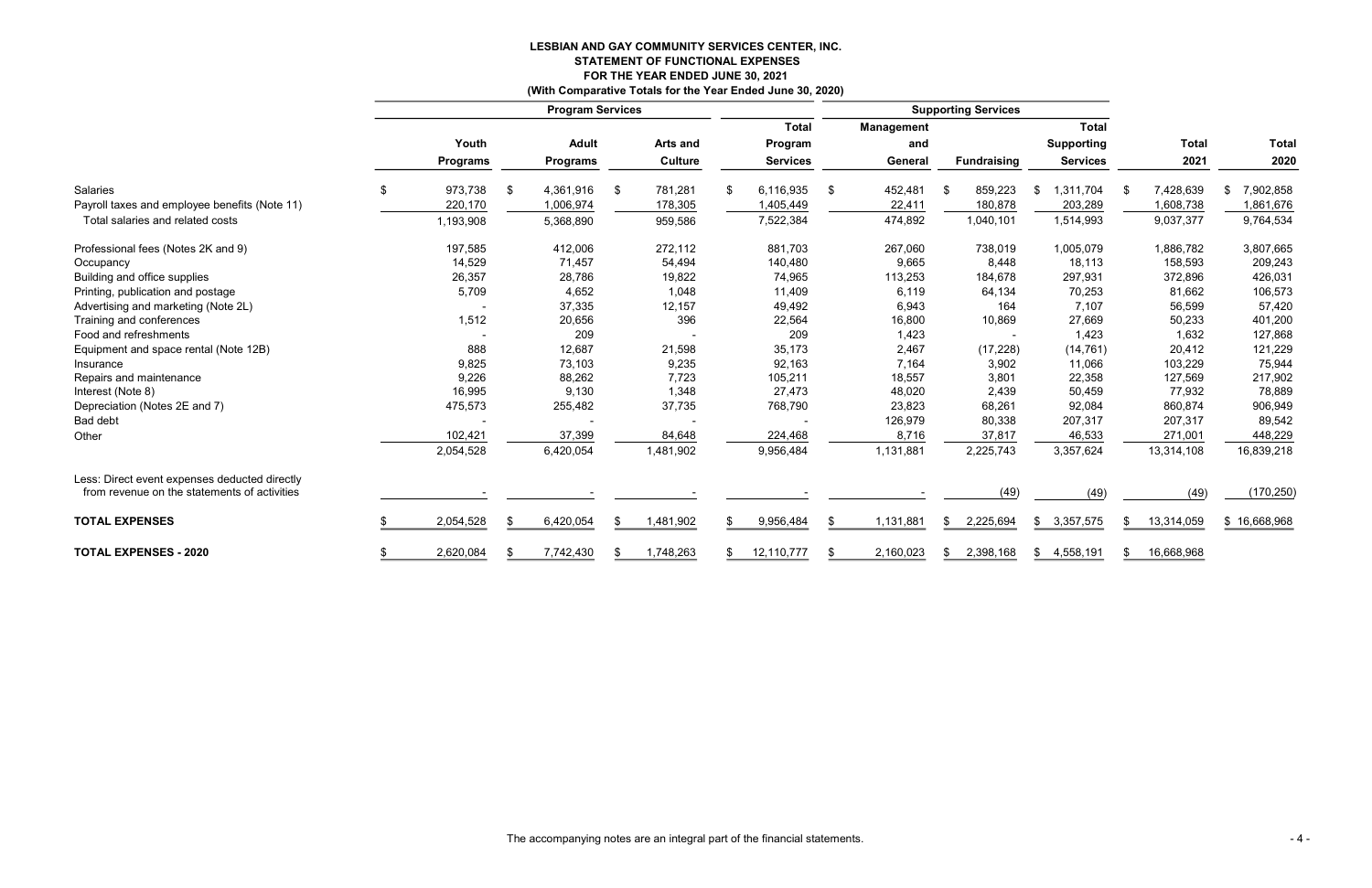# LESBIAN AND GAY COMMUNITY SERVICES CENTER, INC. STATEMENT OF FUNCTIONAL EXPENSES FOR THE YEAR ENDED JUNE 30, 2020

|                                               |                 | <b>Supporting Services</b> |                 |                   |                   |                    |                   |                  |
|-----------------------------------------------|-----------------|----------------------------|-----------------|-------------------|-------------------|--------------------|-------------------|------------------|
|                                               |                 |                            |                 | <b>Total</b>      | <b>Management</b> |                    | <b>Total</b>      |                  |
|                                               | Youth           | <b>Adult</b>               | <b>Arts and</b> | Program           | and               |                    | <b>Supporting</b> | <b>Total</b>     |
|                                               | <b>Programs</b> | <b>Programs</b>            | <b>Culture</b>  | <b>Services</b>   | General           | <b>Fundraising</b> | <b>Services</b>   | 2020             |
| <b>Salaries</b>                               | \$<br>1,143,893 | 4,072,176<br>\$.           | 913,312<br>\$   | 6,129,381<br>\$   | \$<br>846,186     | 927,291<br>\$      | 1,773,477<br>\$   | 7,902,858<br>-S  |
| Payroll taxes and employee benefits (Note 11) | 262,703         | 975,932                    | 230,038         | 1,468,673         | 170,786           | 222,217            | 393,003           | 1,861,676        |
| Total salaries and related costs              | 1,406,596       | 5,048,108                  | 1,143,350       | 7,598,054         | 1,016,972         | 1,149,508          | 2,166,480         | 9,764,534        |
| Professional fees (Notes 2K and 9)            | 298,488         | 1,654,359                  | 132,668         | 2,085,515         | 769,341           | 952,809            | 1,722,150         | 3,807,665        |
| Occupancy                                     | 17,944          | 91,761                     | 69,263          | 178,968           | 16,256            | 14,019             | 30,275            | 209,243          |
| Building and office supplies                  | 4,268           | 87,534                     | 32,761          | 124,563           | 108,348           | 193,120            | 301,468           | 426,031          |
| Printing, publication and postage             | 19,333          | 11,547                     | 13,122          | 44,002            | 13,699            | 48,872             | 62,571            | 106,573          |
| Advertising and marketing (Note 2L)           | 1,221           | 44,700                     | 4,170           | 50,091            | 5,142             | 2,187              | 7,329             | 57,420           |
| Training and conferences                      | 107,512         | 230,665                    | 42,969          | 381,146           | 16,061            | 3,993              | 20,054            | 401,200          |
| Food and refreshments                         | 40,858          | 41,882                     | 9,341           | 92,081            | 22,884            | 12,903             | 35,787            | 127,868          |
| lease                                         | 23,135          | 4,978                      | 84,696          | 112,809           | 5,654             | 2,766              | 8,420             | 121,229          |
| Insurance                                     | 7,291           | 56,046                     | 5,634           | 68,971            | 4,510             | 2,463              | 6,973             | 75,944           |
| Repairs and maintenance                       | 39,278          | 133,201                    | 4,563           | 177,042           | 24,127            | 16,733             | 40,860            | 217,902          |
| Interest (Note 8)                             | 37,663          | 20,233                     | 2,988           | 60,884            | 11,289            | 6,716              | 18,005            | 78,889           |
| Depreciation (Notes 2E and 7)                 | 487,608         | 261,947                    | 38,690          | 788,245           | 31,758            | 86,946             | 118,704           | 906,949          |
| Bad debt                                      |                 |                            |                 |                   | 63,840            | 25,702             | 89,542            | 89,542           |
| Other                                         | 128,889         | 55,469                     | 164,048         | 348,406           | 50,142            | 49,681             | 99,823            | 448,229          |
|                                               | 2,620,084       | 7,742,430                  | 1,748,263       | 12,110,777        | 2,160,023         | 2,568,418          | 4,728,441         | 16,839,218       |
| Less: Direct event expenses deducted directly |                 |                            |                 |                   |                   |                    |                   |                  |
| from revenue on the statements of activities  |                 |                            |                 |                   |                   | (170, 250)         | (170, 250)        | (170, 250)       |
| <b>TOTAL EXPENSES</b>                         | 2,620,084<br>£. | 7,742,430                  | 1,748,263       | 12,110,777<br>\$. | 2,160,023         | 2,398,168<br>\$.   | 4,558,191<br>S    | 16,668,968<br>£. |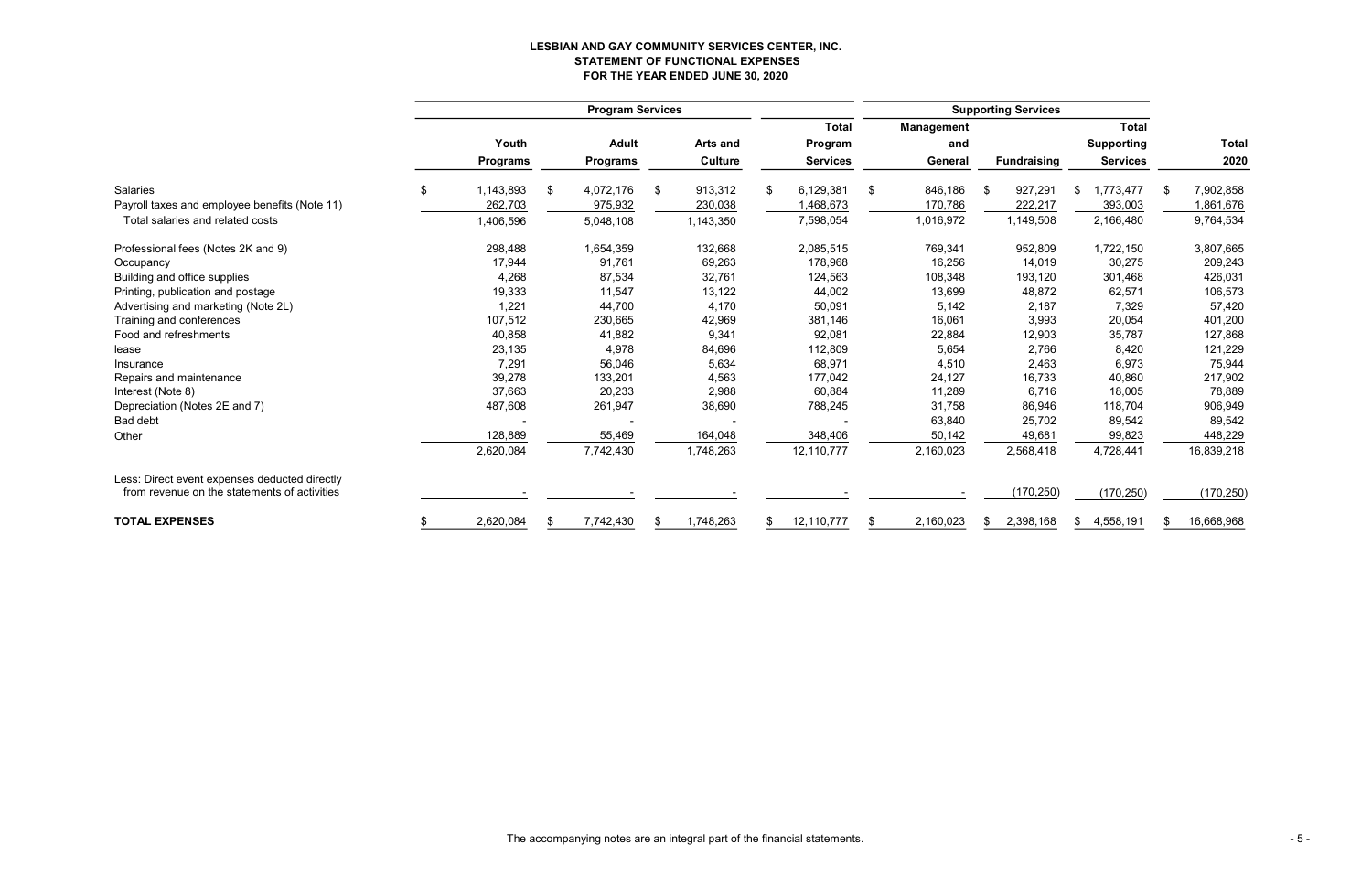# LESBIAN AND GAY COMMUNITY SERVICES CENTER, INC. STATEMENTS OF CASH FLOWS FOR THE YEARS ENDED JUNE 30, 2021 AND 2020

|                                                                      | 2021            | 2020            |
|----------------------------------------------------------------------|-----------------|-----------------|
| <b>CASH FLOWS FROM OPERATING ACTIVITIES:</b><br>Change in net assets | \$<br>5,297,082 | \$<br>634,727   |
|                                                                      |                 |                 |
| Adjustments to reconcile change in net assets to                     |                 |                 |
| net cash provided by operating activities:                           |                 |                 |
| Depreciation                                                         | 860,874         | 906,949         |
| Bad debt expense                                                     | 207,317         | 89,542          |
| Forgiveness of PPP loan                                              | (1,596,969)     |                 |
| Changes in operating assets and liabilities:                         |                 |                 |
| (Increase) decrease in assets:                                       |                 |                 |
| Government grants receivable<br>Contributions receivable             | (662, 723)      | (393, 462)      |
|                                                                      | (764, 954)      | 591,516         |
| Other receivables                                                    | (167, 967)      | 5,180           |
| Prepaid expenses and other assets                                    | (34, 884)       | (55, 405)       |
| Beneficial interest in charitable remainder trust                    | (124, 323)      | (1,029,404)     |
| Increase (decrease) in liabilities:                                  |                 |                 |
| Accounts payable and accrued expenses                                | 338,139         | (520, 350)      |
| Deferred revenue                                                     | 115,052         | (23, 207)       |
| <b>Net Cash Provided by Operating Activities</b>                     | 3,466,644       | 206,086         |
| <b>CASH FLOWS FROM INVESTING ACTIVITIES:</b>                         |                 |                 |
| Purchases of investments                                             | (896, 428)      | (319, 601)      |
| Purchases of property and equipment                                  | (7,064)         | (275, 167)      |
| <b>Net Cash Used in Investing Activities</b>                         | (903, 492)      | (594, 768)      |
| <b>CASH FLOWS FROM FINANCING ACTIVITIES:</b>                         |                 |                 |
| Repayment of mortgage payable                                        | (79, 524)       | (76, 599)       |
| PPP loan                                                             | 1,596,969       | 1,596,969       |
| <b>Net Cash Provided by Financing Activities</b>                     | 1,517,445       | 1,520,370       |
| <b>NET INCREASE IN CASH AND CASH EQUIVALENTS</b>                     | 4,080,597       | 1,131,688       |
|                                                                      |                 |                 |
| Cash and Cash Equivalents - beginning of year                        | 3,376,250       | 2,244,562       |
| CASH AND CASH EQUIVALENTS - END OF YEAR                              | \$<br>7,456,847 | \$<br>3,376,250 |
| <b>Supplemental Disclosure of Cash Flow Information:</b>             |                 |                 |
| Cash paid during the year for interest                               | \$<br>77,932    | \$<br>78,889    |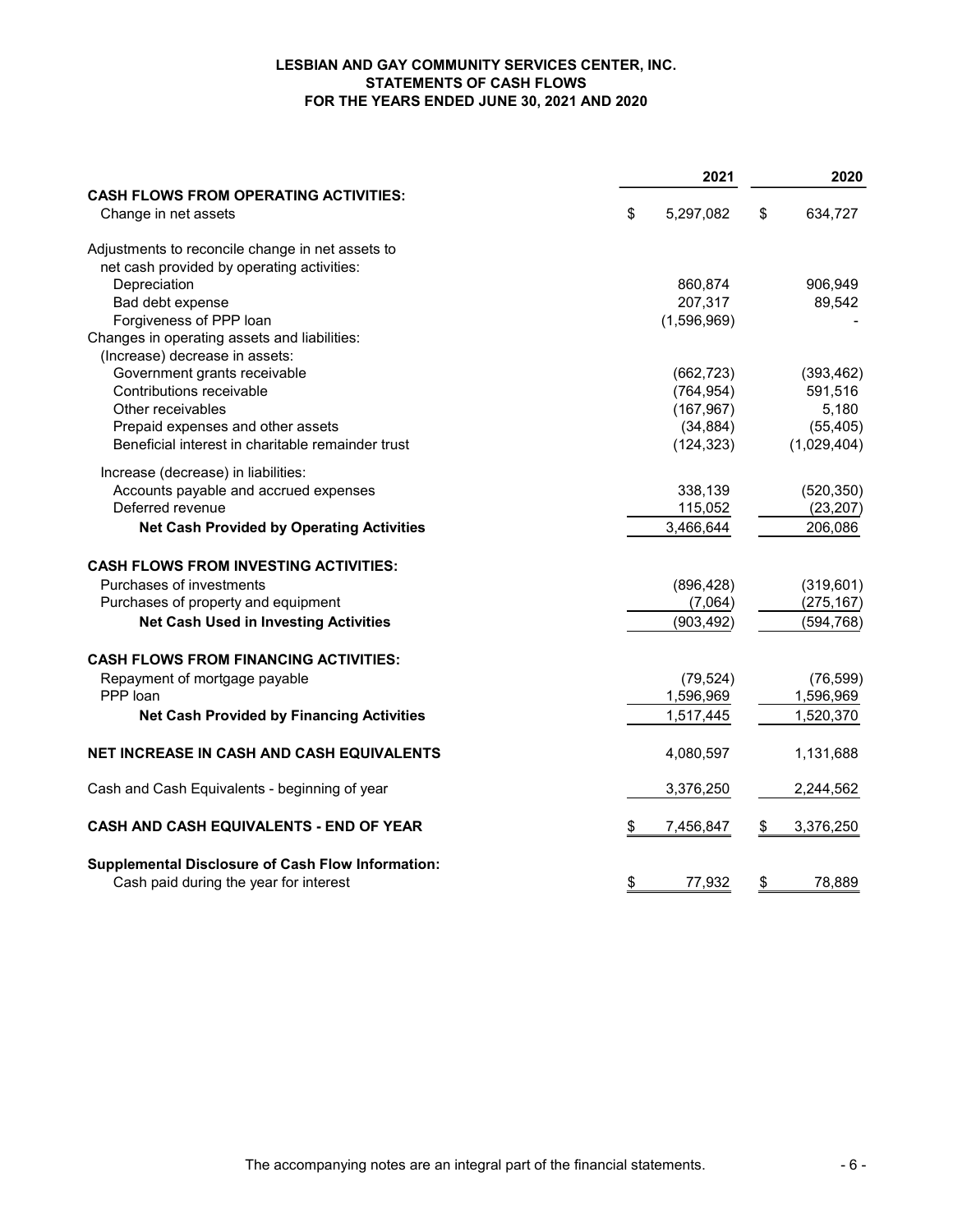# NOTE 1 – ORGANIZATION AND TAX STATUS

Lesbian and Gay Community Services Center, Inc., doing business as The Lesbian, Gay, Bisexual & Transgender Community Center (the "Center"), is a unique organization located in New York City. The Center is operated as a not-for-profit entity and is exempt from federal income taxes under Section 501(c)(3) of the Internal Revenue Code.

The Center's mission is to empower community members to lead healthy and successful lives. The Center proudly celebrates the Lesbian, Gay, Bisexual & Transgender ("LGBT") community's diversity, and advocates for justice and opportunity.

The Center accomplishes its mission by providing various programs and services including the following:

# Youth Programs

Center Youth - The Center helps LGBT young people to live independently, establish support networks and effect positive, social change. Open to youth between the ages of 13 and 21, the Center Youth Program builds selfesteem and helps participants succeed in achieving their life goals.

Center Families - For more than two decades, the Center has been helping the LGBT community build, nurture, protect and grow our families. Whether someone is ready to start a family, looking to make a play date with other LGBT families or just seeking an LGBT-family-friendly environment, the Center provides help. The Center has supported thousands of LGBT families over the years with relationship and family counseling, parenthood programming, the LGBT Foster Care Project and family resource coaching.

# Adult Programs

Center Recovery - The Center offers the only New York State Office of Alcohol and Substance Abuse Services ("OASAS") licensed, outpatient substance use treatment program specifically designed for the LGBT community. Center Recovery is a medically supervised, intensive program for substance use and dependence. It uses an abstinence-based model and incorporates a range of holistic services for individuals and their families in the LGBT community, age 18 and older. The Center provides the tools clients need to lead sober, healthier lives.

Center Wellness - Through a range of programs, services and events, Center Wellness provides the mental and physical health resources to help people take charge and live the happy, healthy lives they deserve. Center Wellness offers smoking cessation assistance; short-term counseling; HIV and AIDS prevention and education; support for people living with HIV and AIDS; programs for the transgender and gender nonconforming community and support for LGBT immigrants.

# Arts and Culture

Arts and Culture - The Center produces the renowned Second Tuesday monthly arts and culture series and hosts a queer bookstore and cultural event space. The Center is also a permanent home for The Pat Parker/Vito Russo Center Library and The LGBT Community Center National History Archive. The Center provides a forum for artists, authors and performers to create, celebrate and connect.

Information and Referral Services - The Center provides a place in which LGBT people can meet, seek services and find support. What truly differentiates the Center is the sense of home it provides for the more than 6,000 people who visit each week.

Meeting Rooms and Event Spaces for Rent - The Center hosts a variety of parties, fundraisers, dinners, cultural events and educational opportunities - all celebrating the LGBT community.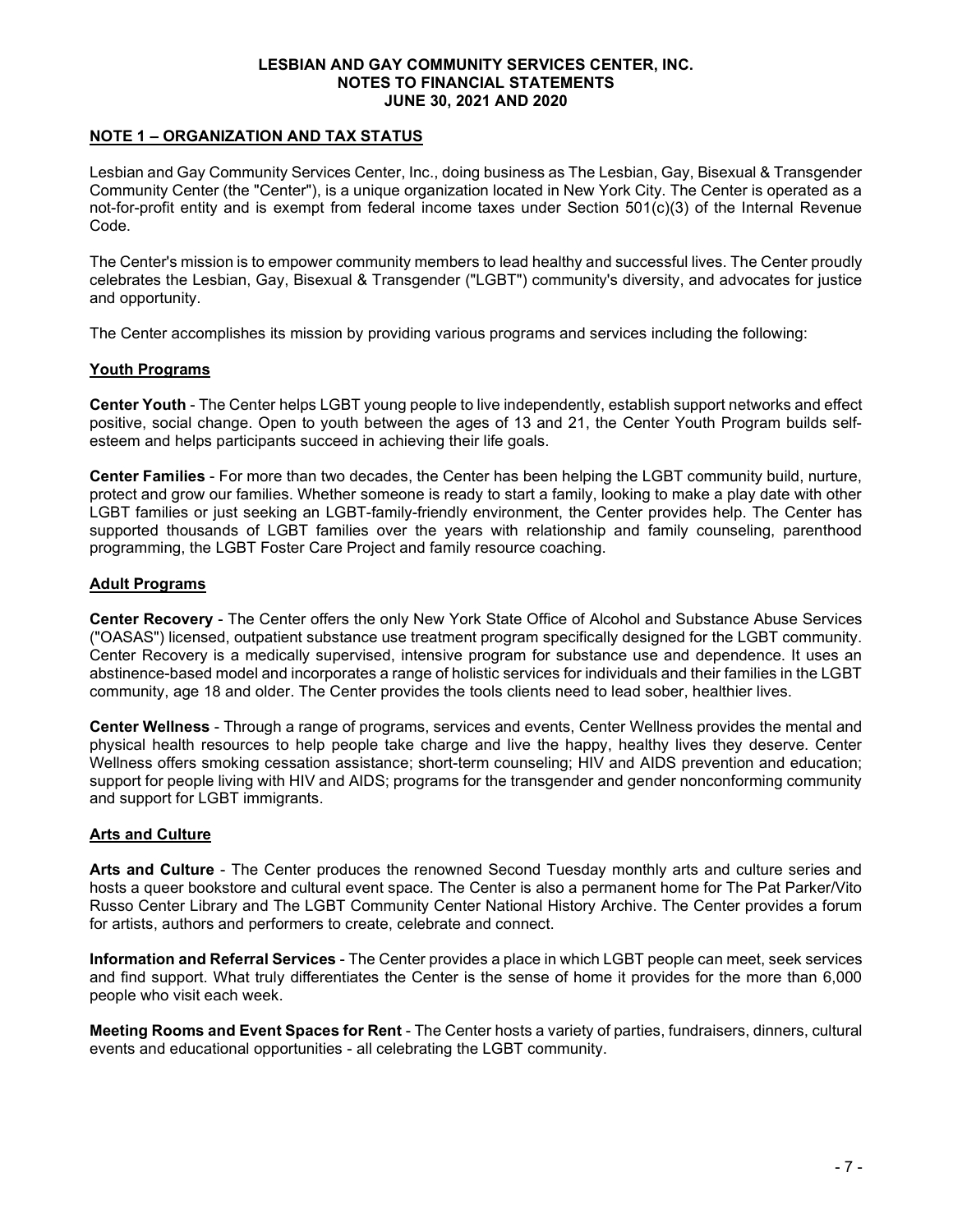# NOTE 2 – SUMMARY OF SIGNIFICANT ACCOUNTING POLICIES

#### A. Basis of Presentation

The Center's financial statements have been prepared on the accrual basis of accounting. The Center adheres to accounting principles generally accepted in the United States of America ("U.S. GAAP").

# B. Net Assets

The Center maintains its net assets under the following classes:

- Without Donor Restrictions represents the portion of net assets of the Center that are not restricted by donor-imposed stipulations. Contributions are considered available for use unless specifically restricted by the donor.
- With Donor Restrictions net assets resulting from contributions and other inflows of assets whose use by the Center is limited by donor-imposed stipulations that either expire by the passage of time or can be fulfilled and removed by actions of the Center pursuant to those stipulations and donorimposed endowment funds. When such stipulations end or are fulfilled, net assets with donor restrictions are reported in the statements of activities as net assets released from restrictions.

Board designated net assets consist of a strategic reserve fund (the "Fund") funded by bequests and legacies. The Fund may be used for working capital at the discretion of the Board on ratification of the annual budget. As of June 30, 2021 and 2020, Board designated net assets amounted to \$4,894,964 and \$3,998,440, respectively.

# C. Cash and Cash Equivalents

The Center considers all highly liquid investments acquired with maturities of three months or less to be cash equivalents.

#### D. Amounts Held for Other Agencies

The Center maintains cash for a few small agencies in connection with transactions in which the Center acts as a fiscal sponsor. The amount held for other agencies as of June 30, 2021 and 2020, amounted to \$9,617 and \$55,191, respectively. The Center has no variance power over the cash held for other agencies and therefore has recorded the amount as an asset and recorded a corresponding liability in the accompanying statements of financial position.

# E. Property and Equipment

Property and equipment purchases above \$2,000 that the Center retains title to and with a useful life of at least one year are capitalized at cost, or if donated, at the estimated fair value at the time of donation. Property and equipment purchased with funds from government contracts where title remains with the grantor and it is not probable that the Center will keep the asset at the completion of the contract are expensed in the year of purchase. Property and equipment is depreciated on a straight-line basis over the estimated useful life of the asset.

### F. Contributions and Contributions Receivable and Other Receivables

Contributions are recognized when the donor makes a promise to give that is unconditional or when substantially all conditions have been met. Contributions receivable that are expected to be collected within one year are recorded at net realizable value. Contributions receivable that are expected to be collected in future years are recorded at the present value of their estimated future cash flows. If material to the financial statements, the discounts on those amounts are computed using risk-based interest rates applicable to the years in which the promises are received. Amortization of the discounts is included in contribution revenue.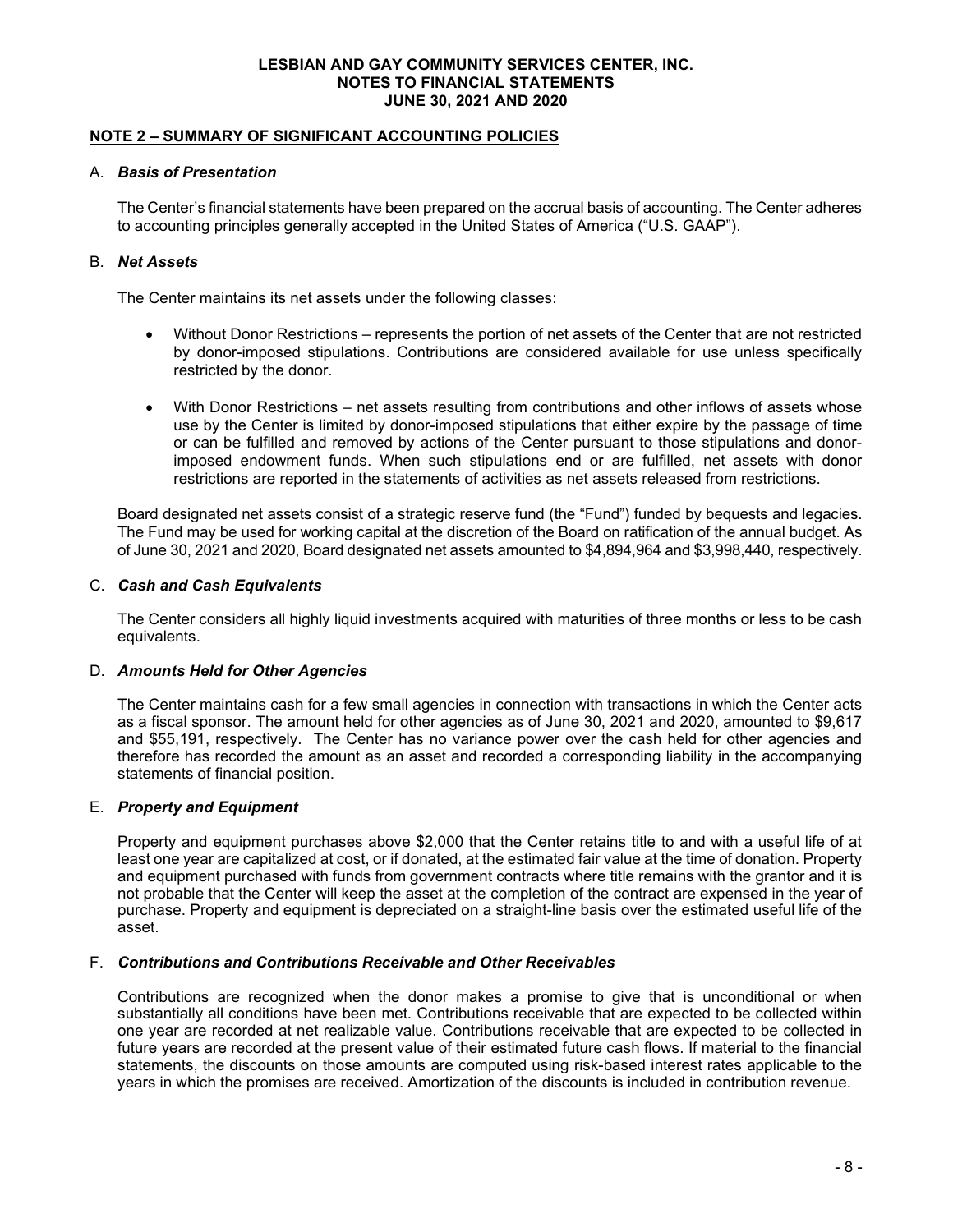#### NOTE 2 – SUMMARY OF SIGNIFICANT ACCOUNTING POLICIES (Continued)

The Center's management evaluates the need for an allowance for doubtful accounts applicable to its contributions receivable. Management's estimate is based on a combination of factors such as creditworthiness of donors, a review of individual and government grant accounts outstanding, the aged basis of the receivables, current economic conditions and historical experience. As of June 30, 2021 and 2020, the Center determined that an allowance of \$30,249 and \$25,256, respectively, was necessary for its contributions receivable. As of June 30, 2021 and 2020, the Center also determined that an allowance of \$0 and \$3,070, respectively, was necessary for other receivables, which consists of amounts receivable for program revenue and space usage fees.

During the year ended June 30, 2021, the Center received a one-time donation without donor restrictions of approximately \$3,654,000 for proceeds from an auction from a donor's estate which is included in other income in the statements of activities.

#### G. Legacies and Bequests

Legacies and bequests are recognized as revenue when the Center is notified that actual or potential disputes are resolved and funds are forthcoming. Accordingly, bequests are accrued when wills have passed through probate and legal counsel has confirmed amounts held on behalf of the Center.

# H. Government Grants

Government grants and contracts are nonexchange transactions and accounted for under Financial Accounting Standards Board ("FASB") Accounting Standards Update ("ASU") 2018-08. Grants and contracts are recognized as revenue when barriers within the contract are overcome, and there is no right of return. Grants and contracts amounted to \$4,810,827 and \$4,432,705 as of June 30, 2021 and 2020, respectively, and are included in the statements of activities. There are instances when the Center receives advances from the governmental funding sources. Such advances are recorded as refundable advances from governmental agencies in the accompanying statements of financial position.

As of June 30, 2021 and 2020, the Center received conditional grants and contracts from government agencies in the aggregate amounts of approximately \$7.7 million and \$9.3 million, respectively. Such grants have not been recognized in the accompanying financial statements as they are for future periods and will be recognized when contract barriers are overcome. Such barriers include expending these funds in accordance with their agreements. If such services are not provided, the governmental entities are not obligated to expend the funds allotted under the grants and contracts and the Center may be required to return the funds already remitted. As of June 30, 2021 and 2020, the Center determined that an allowance of \$62,019 was necessary for its government grants receivable.

#### I. Beneficial Interest in Charitable Remainder Trust

During the year ended June 30, 2020, the Center received a beneficial interest in a charitable remainder trust. The Center determined the value of the beneficial interest using a growth rate of 2.94% and a withdrawal rate of 5%. The Center will receive the fair value of the charitable remainder trust upon the death of the beneficiary. The fair value as of June 30, 2021 and 2020 is \$1,153,727 and \$1,029,404, respectively.

#### J. Deferred Revenue

The Center recognizes revenue from fees collected that relate to programs and/or events and Medicaid revenue when the performance obligations of providing the services are met in an amount that reflects the consideration the Center expects to be entitled to receive in exchange for the services. The contracts have one single performance obligation, and all services are recognized at a point in time. Amounts received in advance are deferred to the applicable period. The Center records the fees collected that relate to programs and/or events that will occur in future periods as deferred revenue and will be recognized in the period earned. Deferred revenue collected as of June 30, 2021 and 2020, amounted to \$285,128 and \$170,076, respectively.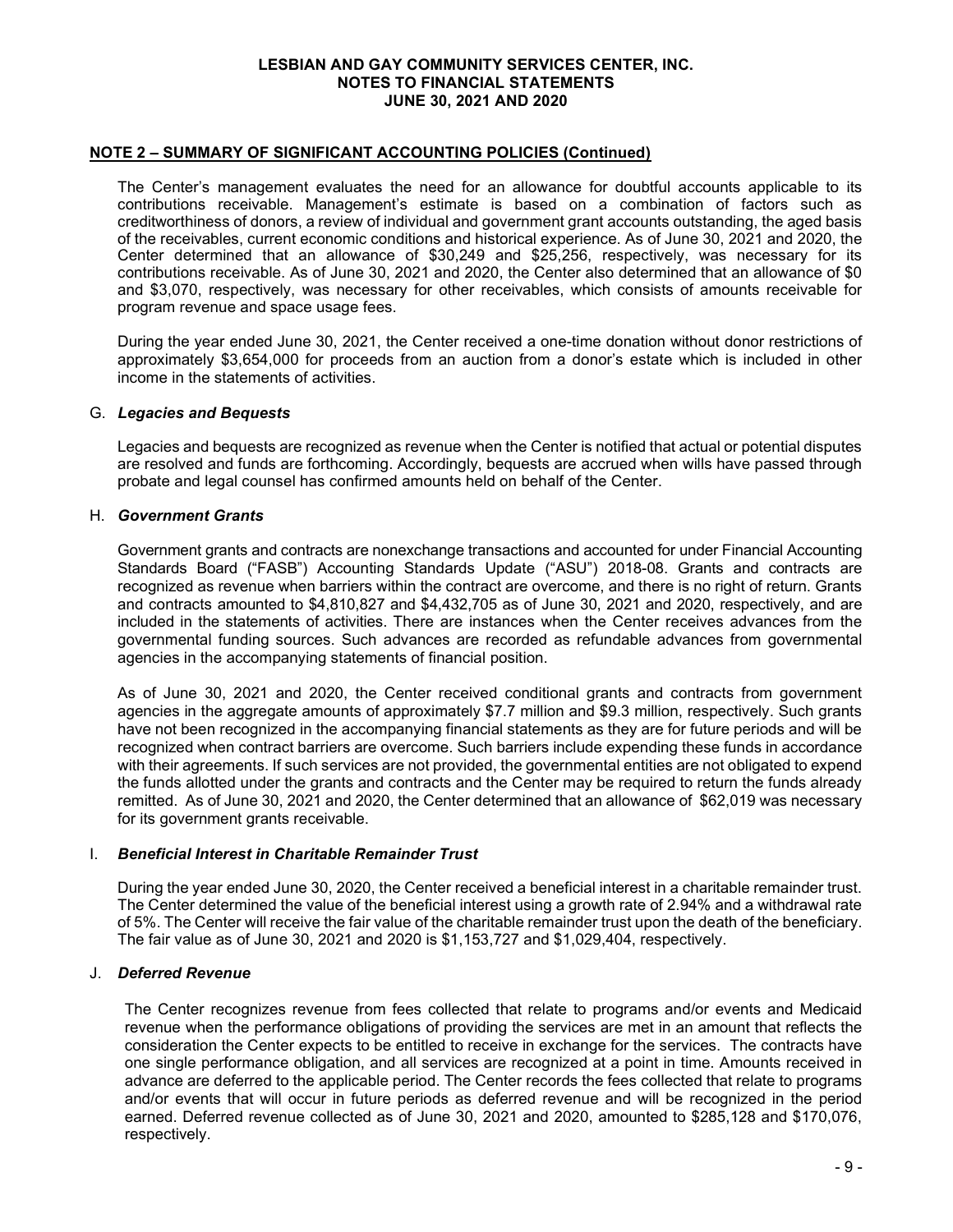# NOTE 2 – SUMMARY OF SIGNIFICANT ACCOUNTING POLICIES (Continued)

#### K. Donated Services

Donated services are reported as contributions when the services create or enhance nonfinancial assets, require specialized skills and are provided by individuals possessing those skills and would typically need to be purchased if not provided in-kind. Board members and other individuals volunteer their time and perform a variety of tasks that assist the Center. These services have not been recorded in the financial statements as they do not meet the criteria outlined above.

For the years ended June 30, 2021 and 2020, the Center received donated services amounting to \$724,460 and \$1,795,149, respectively, which are recorded as both revenue and expense in the accompanying financial statements.

#### L. Advertising and Marketing

Advertising and promotion costs are charged to operations when the advertising first takes place. Advertising expense for the years ended June 30, 2021 and 2020, amounted to \$56,599 and \$57,420, respectively.

#### M. Functional Allocation of Expenses

The costs of providing the various programs and other activities have been summarized on a functional basis in the accompanying statements of activities. Accordingly, certain costs have been allocated among the program and supporting services benefited based on usage or other equitable bases established by management. The expenses that are allocated include salaries and payroll taxes and employee benefits, which are allocated on the basis of time and effort, and occupancy, depreciation, insurance, and interest expense, which are allocated on a square footage basis.

#### N. Investments

Investments are stated at fair value. Realized and unrealized gains and losses are recognized as changes in net assets in the period in which they occur, and interest and dividends are recognized as revenue in the period earned.

#### O. Fair Value Measurements

Fair value measurements are based on the price that would be received to sell an asset or paid to transfer a liability in an orderly transaction between market participants at the measurement date. In order to increase consistency and comparability in fair value measurements, a fair value hierarchy prioritizes observable and unobservable inputs used to measure fair value into three levels, as described in Note 5.

#### P. Use of Estimates

The preparation of financial statements in conformity with U.S. GAAP requires the Center's management to make estimates and assumptions that affect the reported amounts of assets and liabilities, and disclosure of contingent assets and liabilities at the date of the financial statements, and the reported amounts of revenue and expenses during the reporting period. Actual results could differ from those estimates.

#### Q. Recent Accounting Pronouncements

FASB ASU 2020-07, Presentation and Disclosures by Not-for-Profit Entities for Contributed Nonfinancial Assets (Topic 958) was adopted for the year ended June 30, 2021. The core guidance is to increase the transparency of contributed nonfinancial assets through enhancements to presentation and disclosure, as further described in Notes 2K and 9.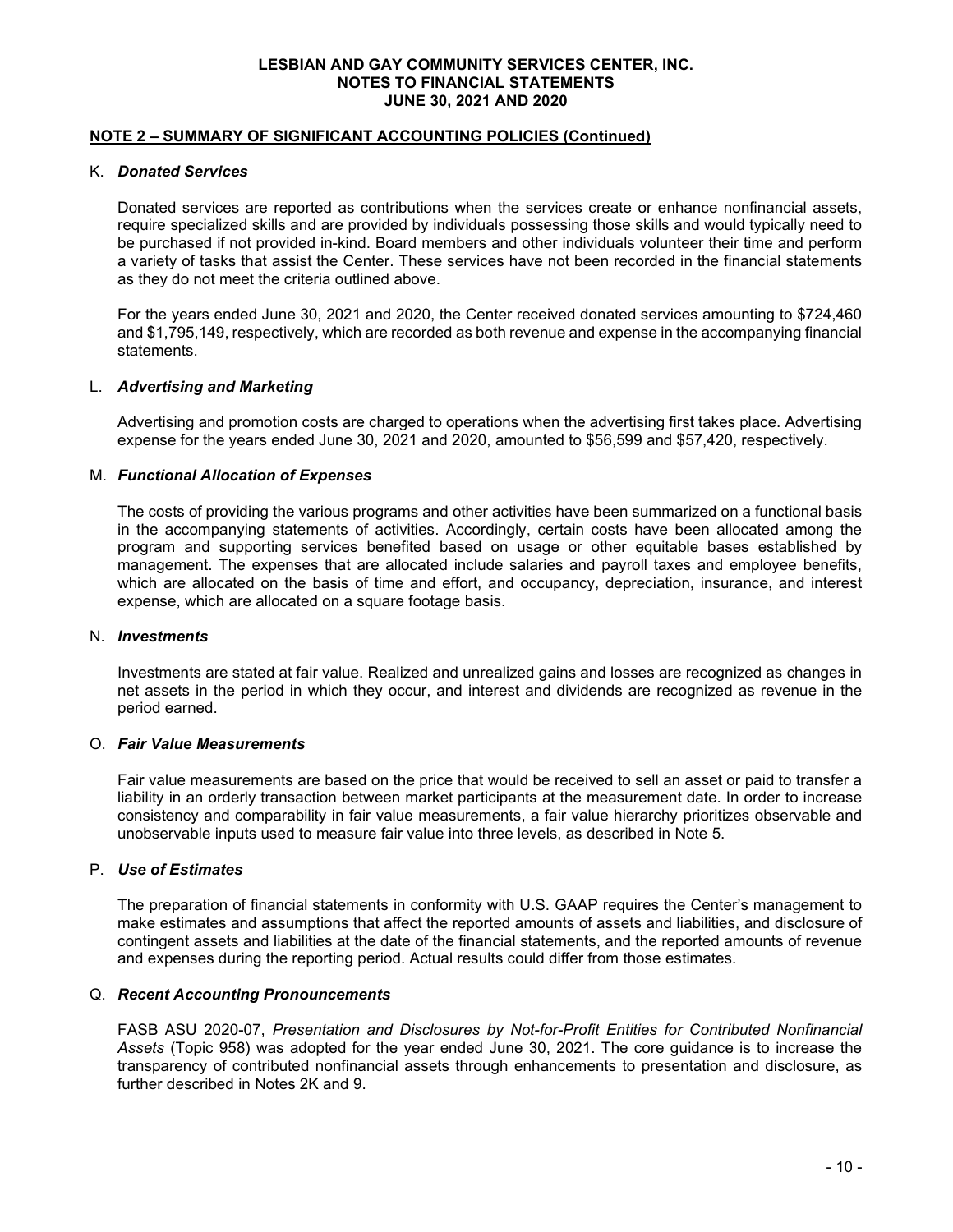# NOTE 3 – LIQUIDITY AND AVAILABILITY

Financial assets consist of the Center's cash and cash equivalents, investments, government grants receivable, unconditional promises to give, and other receivables. The following represents the Center's financial assets as of June 30, 2021 and 2020, reduced by amounts not available for general use within one year as of June 30, 2021 and 2020, because of contractual or donor-imposed restrictions, as well the Board-designated strategic operating reserve fund:

|                                                                | 2021            |   | 2020          |
|----------------------------------------------------------------|-----------------|---|---------------|
| Cash and cash equivalents                                      | \$<br>7,456,847 | S | 3,376,250     |
| Investments                                                    | 5,414,533       |   | 4,518,105     |
| Government grants receivable, net                              | 2,667,560       |   | 2,131,816     |
| Contributions receivable, net                                  | 2,045,936       |   | 1,361,320     |
| Other receivables, net                                         | 197,189         |   | 29,222        |
| Total                                                          | 17,782,065      |   | 11,416,713    |
| Less those unavailable for general expenditure within one year |                 |   |               |
| Board-designated strategic fund                                | (4,894,964)     |   | (3,998,440)   |
| Net assets with donor restrictions                             | (4, 199, 650)   |   | (3, 412, 039) |
| Total                                                          | \$<br>8,687,451 |   | 4.006.234     |

The Center's financial assets available to meet cash needs for general expenditures within one year represent funding for ongoing operational requirements and a planned increase in program expenditures in fiscal year 2022.

The Center has an investment policy authorized by the Board of Directors that provides guidance and oversight for the management of cash and cash equivalents, and investments. The policy provides that the Center maintain an adequate level of cash to meet ongoing operational requirements. In addition, the policy sets forth the structure for investment of excess cash based on the financial needs of the Center, the time horizon of those needs and the Board of Directors' investment philosophy.

The Board of Directors of the Center has designated a strategic operating reserve fund ("Strategic Reserves") to ensure the long-term stability of the mission, programs, and ongoing operations of the Center. The Strategic Reserves are intended to provide an internal source of funds for situations such as a sudden increase in expenses, one-time unbudgeted expenses, unanticipated loss in funding, or uninsured losses. The Strategic Reserves may also be used for one-time, non-recurring expenses that will build long-term capacity, such as staff development, research and development or investment in technology and infrastructure. The Board of Directors is required to approve any request for use of the fund and authorize any transfer from the fund. The Strategic Reserves target minimum is equal to six months of average annual operating costs and the target maximum is equal to twelve months of average annual operating costs. Average monthly operating costs do not include depreciation, in-kind and other non-cash expenses, one-time or unusual expenditures or capital purchases.

#### NOTE 4 – INVESTMENTS

Investments consist of the following as of June 30:

|                    | 202       |                  |
|--------------------|-----------|------------------|
| Money market funds | 5.414.533 | 4,518,105        |
|                    | 5,414,533 | <u>4,518,105</u> |

Interest and dividends amounted to approximately \$8,000 and \$68,000 for the years ended June 30, 2021 and 2020, respectively, and are included with other revenue on the accompanying statements of activities.

Investments are subject to market volatility that could substantially change their carrying value in the near term.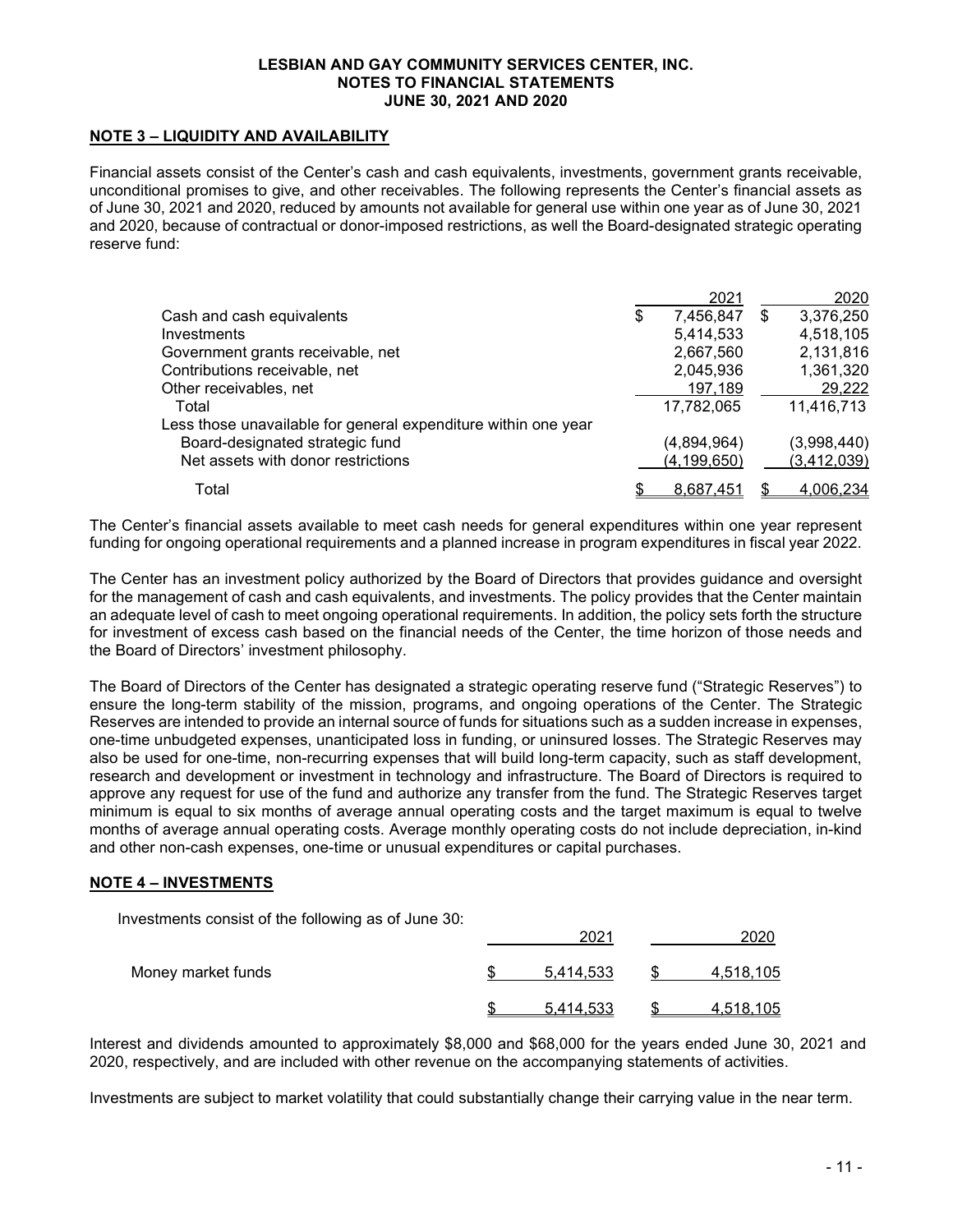# NOTE 5 – FAIR VALUE MEASUREMENTS

In determining fair value, the Center utilizes valuation techniques that maximize the use of observable inputs and minimize the use of unobservable inputs to the extent possible in its assessment of fair value.

The fair value hierarchy defines three levels as follows:

Level 1: Valuations based on quoted prices (unadjusted) in an active market that are accessible at the measurement date for identical assets or liabilities. The fair value hierarchy gives the highest priority to Level 1 inputs.

Level 2: Valuations based on observable inputs other than Level 1 prices such as quoted prices for similar assets or liabilities; quoted prices in inactive markets; or model-derived valuations in which all significant inputs are observable or can be derived principally from or corroborated with observable market data.

Level 3: Valuations based on unobservable inputs are used when little or no market data is available. The fair value hierarchy gives the lowest priority to Level 3 inputs.

Investments in money market funds are valued using market prices in active markets (Level 1). Level 1 instrument valuations are obtained from real-time quotes for transactions in active exchange markets involving identical assets.

Beneficial interest in charitable remainder trust is valued using an estimated growth rate and withdrawal rate as determined when the trust was set up (Level 2) Level 2 instrument valuations are based on model-derived valuations in which all significant inputs are observable.

The availability of observable market data is monitored to assess the appropriate classification of financial instruments within the fair value hierarchy. Changes in economic conditions or model-based valuation techniques may require the transfer of financial instruments from one fair value level to another. In such instances, the transfer is reported at the end of the reporting period. For the years ended June 30, 2021 and 2020, there were no transfers in or out of levels 1, 2 or 3.

Financial assets carried at fair value as of June 30, 2021 are classified as Level 1 and Level 2 in the table as follows:

| <b>ASSETS AT FAIR VALUE:</b>                                                      |     | Level 1      |   | Level 2   |   | Total<br>2021 |
|-----------------------------------------------------------------------------------|-----|--------------|---|-----------|---|---------------|
| Investments:<br>Money market funds<br>Beneficial interest in charitable remainder | \$. | 5,414,533 \$ |   |           | S | 5,414,533     |
| trust                                                                             |     |              |   | 1,153,727 |   | 1,153,727     |
| TOTAL ASSETS AT FAIR VALUE:                                                       |     | 5.414,533    | S | 1.153.727 |   | 6.568.260     |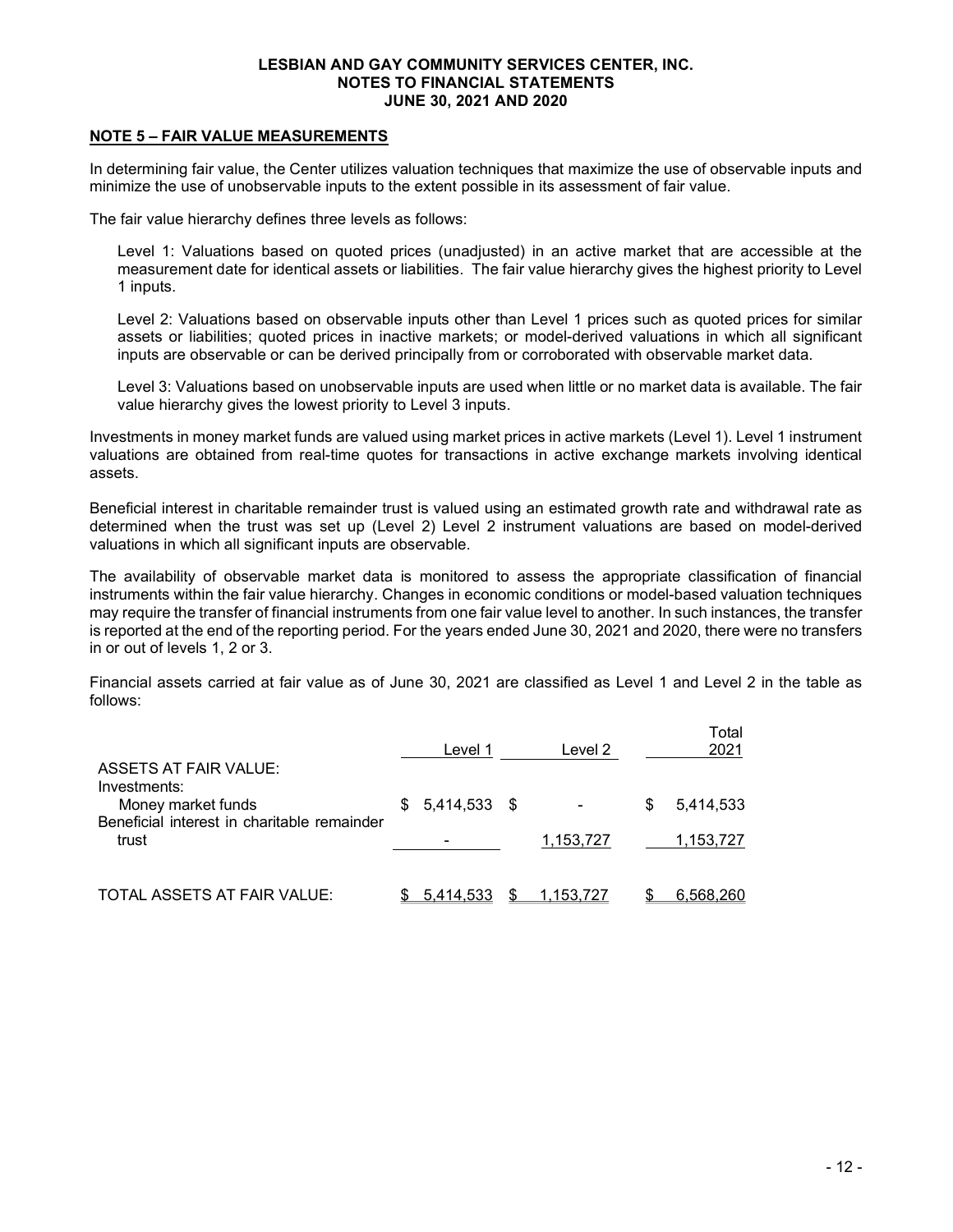# NOTE 5 – FAIR VALUE MEASUREMENTS (Continued)

Financial assets carried at fair value as of June 30, 2020 are classified as Level 1 and Level 2 in the table as follows:

| <b>ASSETS AT FAIR VALUE:</b>                         | Level 1         | Level 2   |   | Total<br>2020 |
|------------------------------------------------------|-----------------|-----------|---|---------------|
| Investments:<br>Money market funds                   | $$4,518,105$ \$ |           | S | 4,518,105     |
| Beneficial interest in charitable remainder<br>trust |                 | 1.029.404 |   | 1.029.404     |
| TOTAL ASSETS AT FAIR VALUE:                          | 5.414,533       | 1.029.404 |   | 5.547.509     |

# NOTE 6 – CONTRIBUTIONS RECEIVABLE

Contributions receivable consist of the following as of June 30:

|                                 | 2021      | 2020      |
|---------------------------------|-----------|-----------|
| Within one year                 | 1,169,685 | 828,033   |
| One to five years               | 906.500   | 558,543   |
|                                 | 2,076,185 | 1,386,576 |
| Allowance for doubtful accounts | (30.249)  | (25, 256) |
|                                 | 2.045.936 | 1,361,320 |

# NOTE 7 – PROPERTY AND EQUIPMENT

Property and equipment consist of the following as of June 30:

|                                    | 2021             | 2020         | Estimated<br><b>Useful Lives</b> |
|------------------------------------|------------------|--------------|----------------------------------|
| Land                               | \$<br>227,150    | 227,150      |                                  |
| Building and building improvements | 25,403,213       | 25,377,444   | $5 - 35$ Years                   |
| Furniture and equipment            | 802,726          | 777,630      | $3 - 10$ Years                   |
| Construction in progress           | 12.250           | 56,051       |                                  |
|                                    | 26,445,339       | 26,438,275   |                                  |
| Less: Accumulated depreciation     | (11,159,061)     | (10,298,187) |                                  |
|                                    | \$<br>15,286,278 | 16,140,088   |                                  |

For the years ended June 30, 2021 and 2020, depreciation expense amounted to \$860,874 and \$906,949, respectively.

Construction in progress primarily consists of amounts paid for filing fees and facility improvements. The projects are expected to be completed in 2023 at a remaining cost to complete of approximately \$1.6 million.

# NOTE 8 – MORTGAGE PAYABLE

During 2017, the Center refinanced its existing debt with a mortgage payable totaling \$2,100,000 to a bank. The mortgage bears interest at 3.97% and matures with a balloon payment on April 12, 2027. The loan is collateralized by the property located at 208 West 13<sup>th</sup> Street, New York, New York. The mortgage includes a financial covenant that the Center maintain a debt service coverage ratio of at least 1.25. The Center was in compliance with the covenant as of June 30, 2021 and 2020.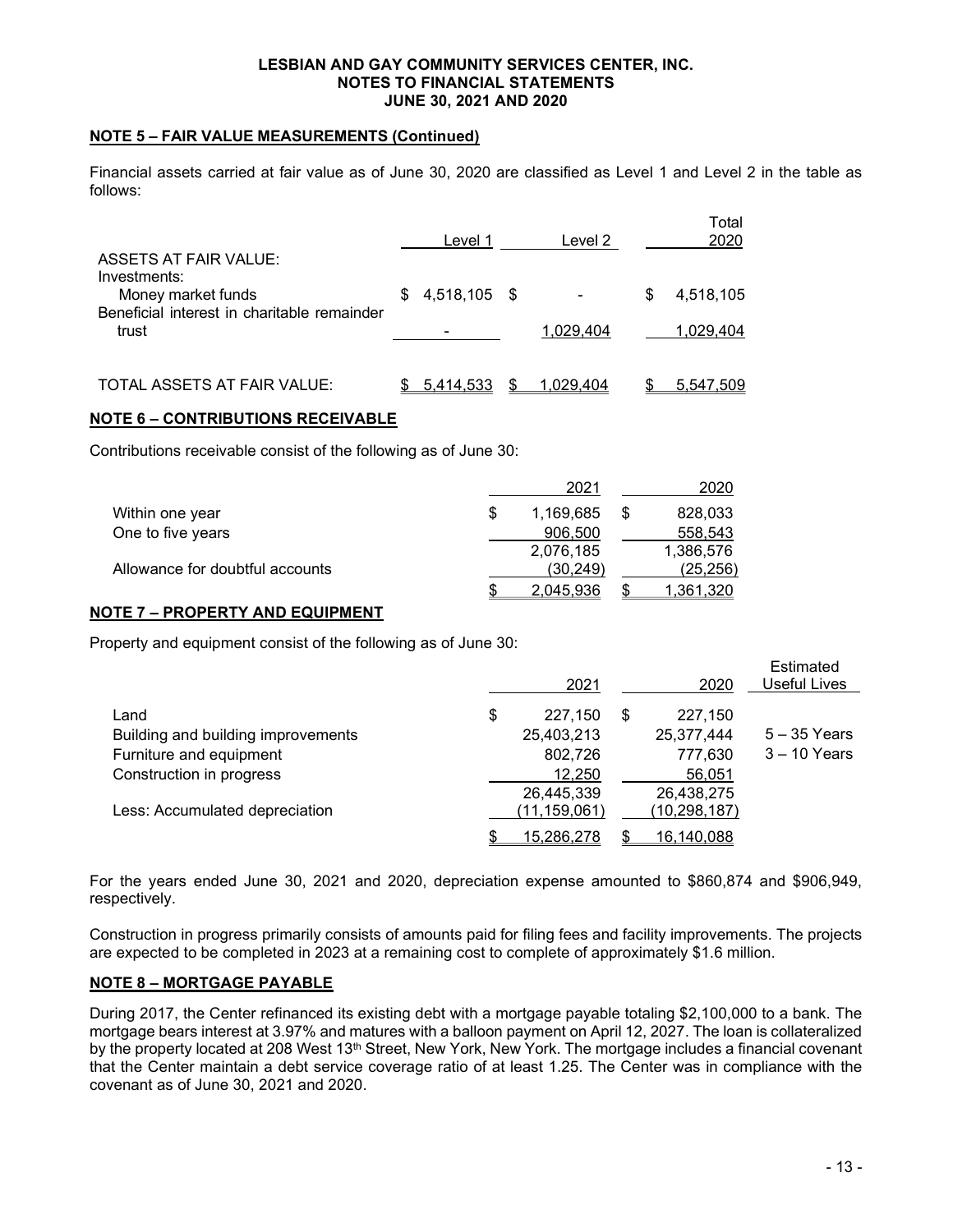# NOTE 8 – MORTGAGE PAYABLE (Continued

Future annual principal payments for the years ending after June 30, 2021 are as follows:

| 2022       | \$<br>82,545    |
|------------|-----------------|
| 2023       | 85,929          |
| 2024       | 89,278          |
| 2025       | 93,113          |
| 2026       | 96,930          |
| Thereafter | 1,341,406       |
|            | \$<br>1,789,201 |

Interest expense amounted to \$73,557 and \$76,483 for the years ended June 30, 2021 and 2020, respectively.

# NOTE 9 – DONATED SERVICES

Donated services for the year ended June 30, 2021 consisted of the following:

| <b>Nonfinancial Asset</b>                                 | Amount        | Usage in<br><b>Programs/Activities</b>     | Donor-imposed<br><b>Restrictions</b> | <b>Fair Value</b><br><b>Techniques</b>                              |
|-----------------------------------------------------------|---------------|--------------------------------------------|--------------------------------------|---------------------------------------------------------------------|
| Ads                                                       | \$<br>551,002 | Fundraising                                | No associated<br>donor restriction   | Based on cost of ads                                                |
| Legal services                                            | \$<br>169,663 | Various<br>administrative legal<br>matters | No associated<br>donor restriction   | Based on current rates<br>of legal services<br>provided by law firm |
| One-year subscription<br>for a donor research<br>database | \$<br>3.795   | Fundraising                                | No associated<br>donor restriction   | Based on value of a<br>one-year subscription                        |

Donated services for the year ended June 30, 2020 consisted of the following:

| <b>Nonfinancial Asset</b> | Amount       | Usage in<br><b>Programs/Activities</b>                  | Donor-imposed<br><b>Restrictions</b> | <b>Fair Value</b><br><b>Techniques</b>                              |
|---------------------------|--------------|---------------------------------------------------------|--------------------------------------|---------------------------------------------------------------------|
| Ads                       | 481,000<br>S | Fundraising                                             | No associated<br>donor restriction   | Based on cost of ads                                                |
| Legal services            | \$1,314,149  | Various<br>administrative legal<br>matters and training | No associated<br>donor restriction   | Based on current rates<br>of legal services<br>provided by law firm |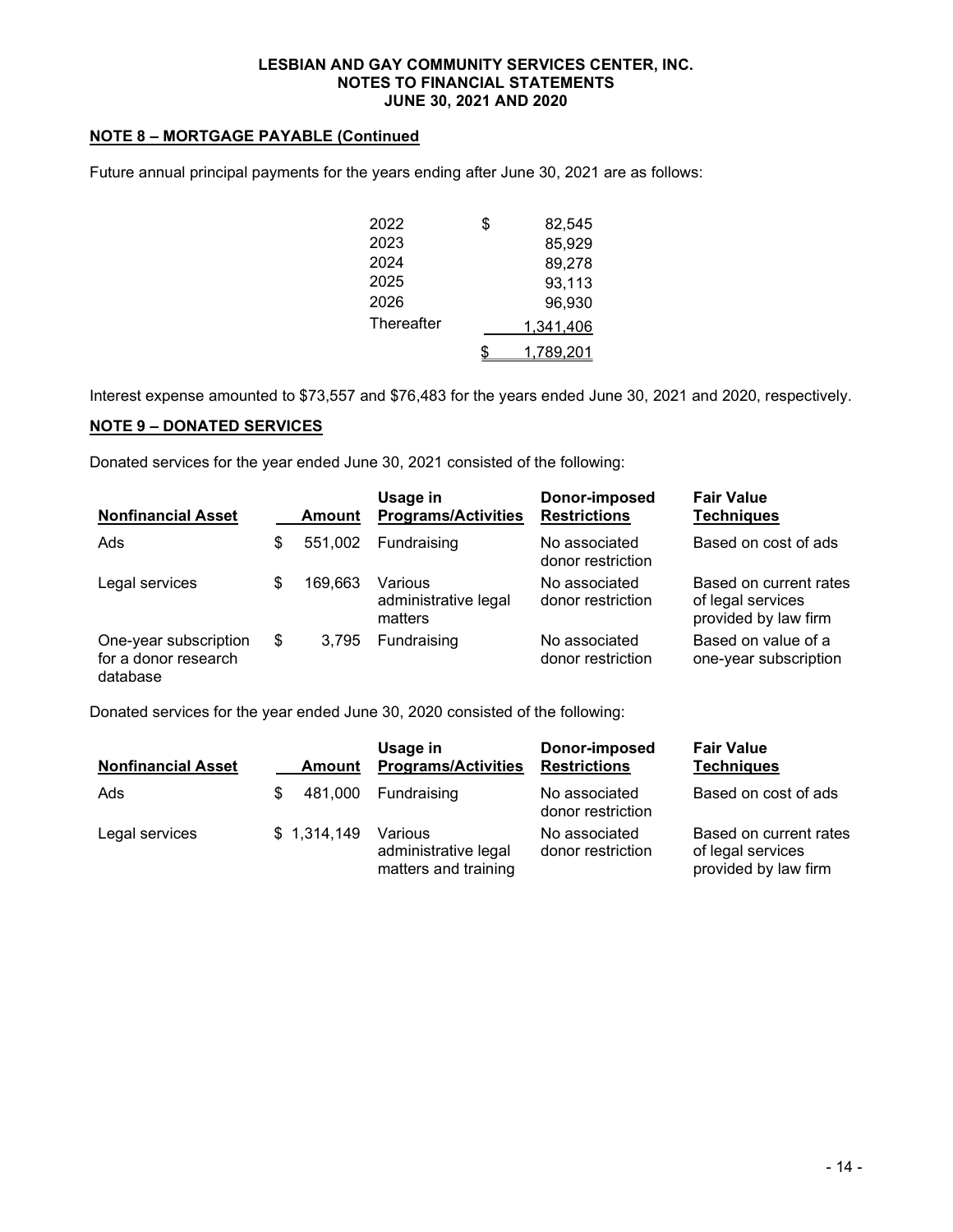# NOTE 10 – NET ASSETS WITH DONOR RESTRICTIONS

Net assets with donor restrictions were restricted for the following purposes as of June 30:

|                            | 2021            | 2020            |
|----------------------------|-----------------|-----------------|
| Adult programs             | \$<br>1.962.869 | \$<br>1,522,796 |
| Youth programs             | 767.240         | 395,456         |
| Arts and culture           | 315.814         | 464.383         |
| Charitable remainder trust | 1,153,727       | 1.029.404       |
|                            | 4,199,650       | 3,412,039       |

Net assets released from restrictions amounted to \$1,631,038 and \$2,474,921 for the years ended June 30, 2021 and 2020, respectively.

# NOTE 11 – PENSION PLAN

The Center maintains a defined contribution profit-sharing plan. All employees who have been employed for at least one year and work at least 1,000 hours per year are eligible. The Center makes discretionary contributions of up to 5% of employee compensation based upon board approval. For the years ended June 30, 2021 and 2020, the Center made contributions of \$109,004 and \$285,462, respectively, to the plan.

#### NOTE 12 – COMMITMENTS AND CONTINGENCIES

#### A. Funding Source Audits

Pursuant to the Center's contractual relationships with funding sources, outside governmental agencies have the right to examine its books and records relating to these contracts. The accompanying financial statements make no provision for possible disallowances. Although such possible disallowances could be substantial in amount, in the opinion of management, any actual disallowances would be immaterial.

#### B. Equipment Rental

The Center has entered into various equipment leases. Future minimum lease payments required under these leases are as follows for the years ended June 30:

|       | Copiers             |              |        |   |         |
|-------|---------------------|--------------|--------|---|---------|
|       | <b>Phone System</b> | and Printers |        |   | Total   |
| 2022  | \$<br>46.795        |              | 19.600 | S | 66,395  |
| 2023  | 46,795              |              | -      |   | 46,795  |
| 2024  | 11.699              |              | -      |   | 11,699  |
| Total | 105,289             | S            | 19,600 |   | 124,889 |

Equipment lease expense for the years ended June 30, 2021 and 2020 was approximately \$31,600 and \$46,800, respectively.

### C. Line of Credit

The Center has a bank revolving line of credit with a \$1 million limit with a maturity date of August 1, 2022. The line is secured by the assets of the Center. Under the terms of the agreement, borrowings will bear an interest rate equal to the London InterBank Offered Rate ("LIBOR") plus 3.00%. As of June 30, 2021 and November 3, 2021, there were no borrowings.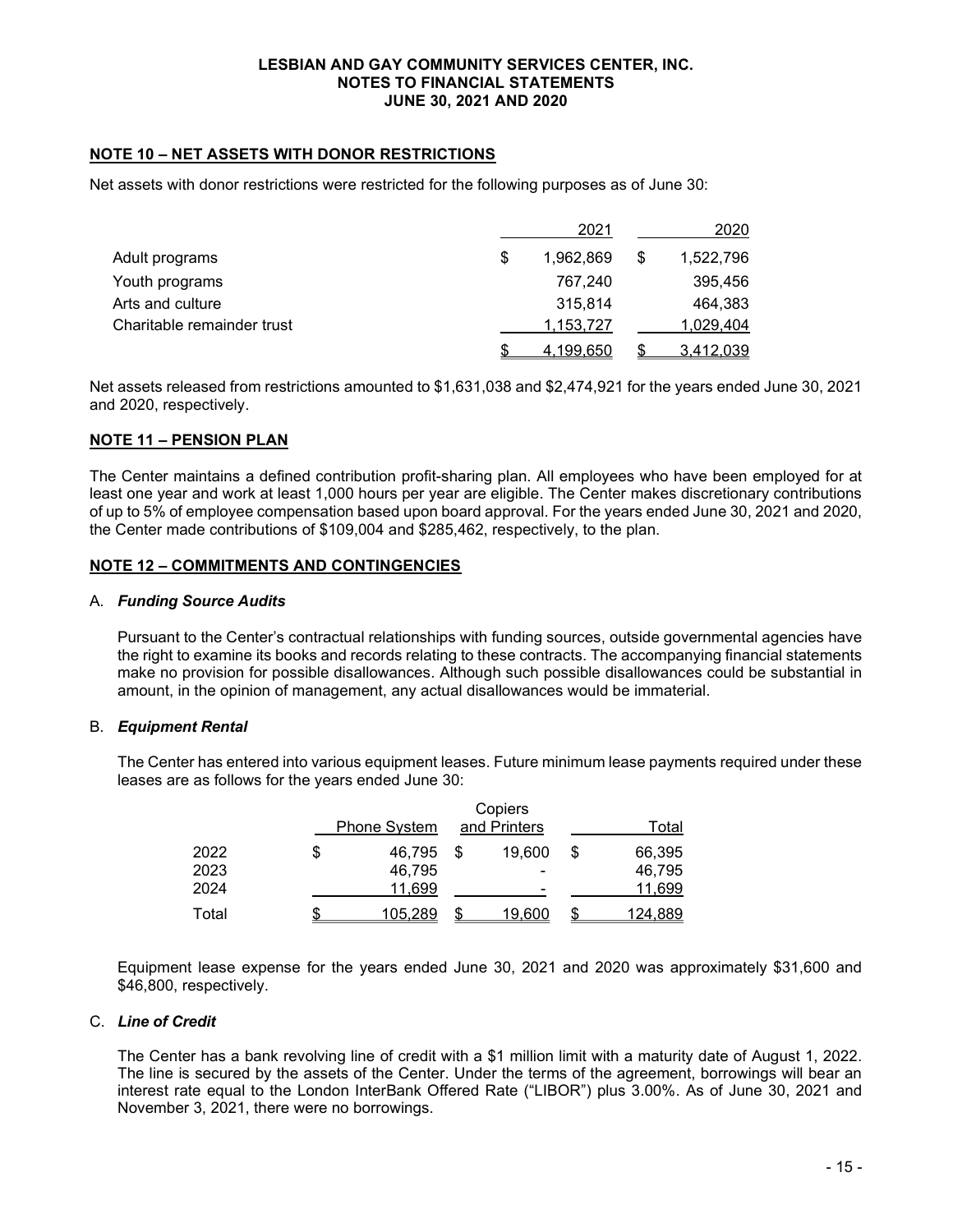# NOTE 12 – COMMITMENTS AND CONTINGENCIES (Continued)

# D. Income Tax

The Center believes it has no uncertain income tax positions as of June 30, 2021 and 2020, in accordance with Accounting Standards Codification ("ASC") Topic 740, "Income Taxes", which provides standards for establishing and classifying any tax provisions for uncertain tax positions.

# E. PPP Loans

On March 27, 2020, in response to COVID-19, the federal government passed the Coronavirus Aid, Relief, and Economic Security Act ("CARES Act"). Among many other provisions, to help businesses retain employees, the CARES Act provides relief to qualifying businesses through a program called the Paycheck Protection Program ("PPP"). Participating in the PPP enables the business to obtain a loan from the Small Business Administration ("SBA") sector of the government. The maximum loan amount is equal to the lesser of (a) 2.5 times the entity's average monthly payroll costs, as defined and incurred during the one-year period before the date on which the loan is made; or (b) \$10 million. The term of the loan is two years and bears interest at a fixed rate of 1% per annum. If the proceeds from the loan are used for specified purposes, some or all of the loan can be forgiven, based on how much is spent in the twenty-four week period immediately following funding of the loan times a forgiveness factor that is based on employee headcount and amounts paid to the Center's employees.

The Center applied for this loan through Spring National Bank and received \$1,596,969 in May 2020. Management had opted to account for the proceeds as a loan under Topic 470, Debt, until the loan is, in part or wholly, forgiven, and the Center has been "legally released." In February 2021 the Center received forgiveness from the lender and the SBA for the full amount of the outstanding loan and recorded \$1,596,969 as revenue in the accompanying statements of activities.

On December 27, 2020, the Economic Aid to Hard-Hit Small Businesses, Nonprofits and Venues Act became law as part of the Consolidated Appropriations Act, 2021. The Center applied for a Second Draw PPP loan under the Consolidated Appropriations Act, 2021 and received \$1,596,969 in January 2021. If the proceeds from the loan are used for specified purposes, some or all of the loan can be forgiven. Any portion of the loan that is not forgiven must be repaid. Loan payments, if any, are deferred until the SBA remits the borrower's loan forgiveness amount to the lender and are payable with interest at 1% for a five-year term. The loan is uncollateralized and guaranteed by the SBA. Management has opted to account for the proceeds as a loan under Topic 470, Debt, until the loan is, in part or wholly, forgiven, and the Center has been "legally released."

# F. Coronavirus

The COVID-19 pandemic remains a rapidly evolving situation. The extent of the impact of COVID-19 on the Center's business and financial results will depend on future developments, including the duration and spread of the outbreak. Due to the rapidly changing business environment, unprecedented market volatility, and other circumstances resulting from the COVID-19 pandemic, the Center is currently unable to fully determine the extent of COVID-19's impact on its business in future periods. The Center's performance in future periods will be heavily influenced by the timing, length, and intensity of the economic recoveries in the United States. The Center continues to monitor evolving economic and general business conditions and the actual and potential impacts on our financial position and results of operations.

# NOTE 13 – CONCENTRATION

Cash and cash equivalents that potentially subject the Center to a concentration of credit risk include cash accounts with various financial institutions that exceeded the Federal Deposit Insurance Corporation ("FDIC") insurance limits by approximately \$6,915,000 and \$2,713,000 as of June 30, 2021 and 2020, respectively.